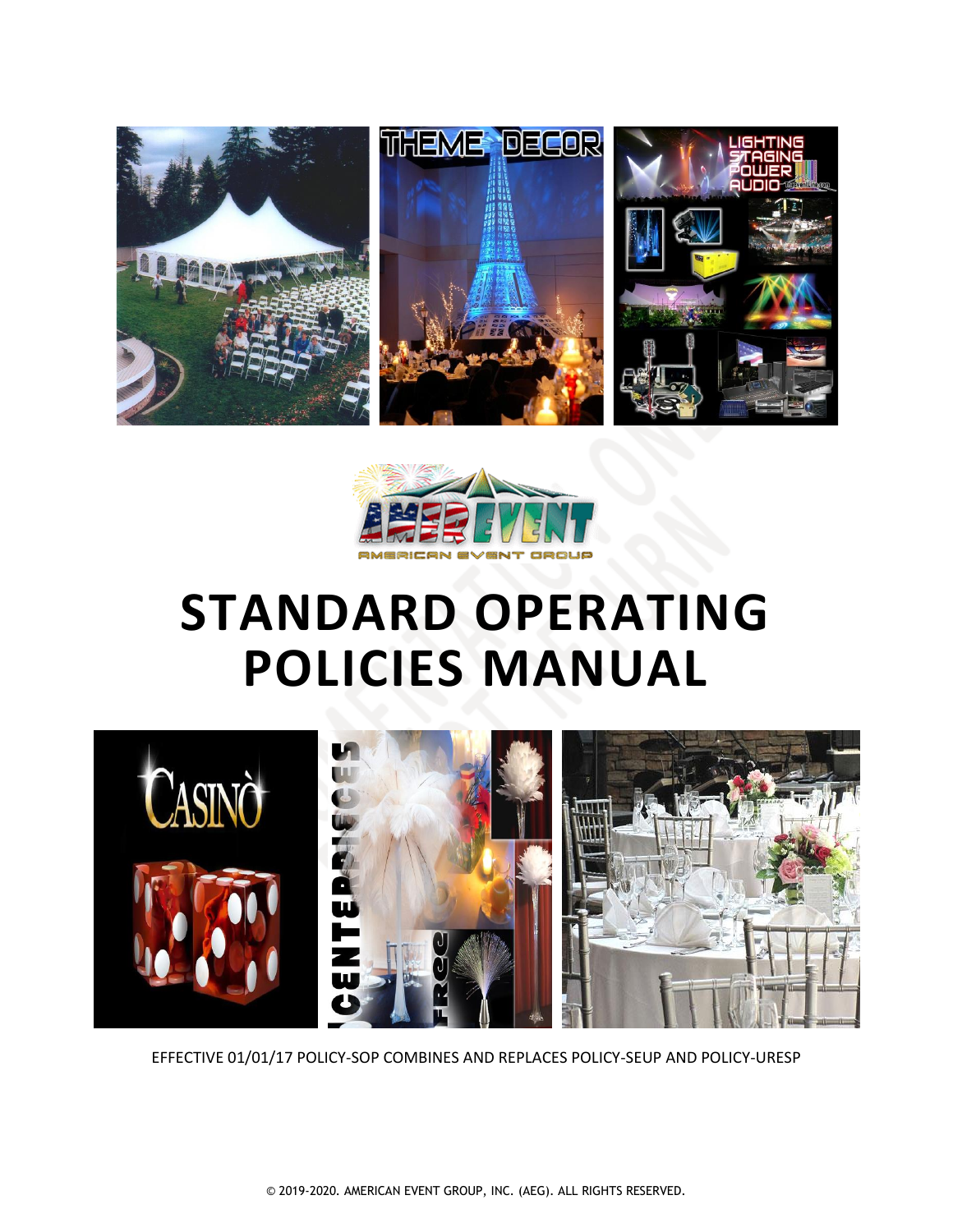THIS POLICY IS PART OF AND ATTACHED TO THE EO BETWEEN THE PARTIES and shall be in addition to and not in lieu of any other terms or conditions. Definitions used herein are as provided in [POLICY-DEFINITIONS].

This manual sets that Standard Operating Policies (SOP) for use of AEG property, services or labor (PSL). The USER is solely responsible for meeting these requirements and for receiving any necessary training in order to do so. Avoid errors, misunderstandings and less than optimal results by following the methods given. The PARTIES agree to follow the requirements herein and that they dominate over any other methods and considerations.

[SECTION ONE. PAYMENTS.](#page-1-0)

[SECTION TWO. INSURANCE.](#page-2-0)

SECTION [THREE. RATES.](#page-4-0)

[SECTION FOUR. EQUIPMENT USE.](#page-4-0)

[SECTION FIVE. DELIVERY.](#page-20-0)

[SECTION SIX. REPORTING.](#page-20-1)

[SECTION SEVEN. SAFETY, PERMITS & COMPLIANCE.](#page-21-0)

[SECTION EIGHT. ADDITIONAL USER RESPONSIBILITIES.](#page-21-1)

[SECTION NINE. WIND AND WEATHER.](#page-23-0)

SECTION TEN. AMUSEMENT [WORKERS BARGAINING UNIT AGREEMENT.](#page-24-0)

[SECTION ELEVEN. WARRANTY.](#page-26-0)

[SECTION TWELVE. CHANGES AND CANCELLATIONS.](#page-26-1)

### <span id="page-1-0"></span>SECTION ONE. PAYMENTS.

Terms listed in additional agreement points (AAP), account credit agreement or signed bid/proposal shall dominate regardless of any other indications. Otherwise the following shall apply:

- 1.1. STANDARD PAYMENT TERMS: 100% due upon booking. However USER may elect to pay 20% upon booking, a total of 50% at least 60-days before EDATE and full payment 15+ days before EDATE without penalty. There are no payment reminders and payments late 7+ days incur a \$30 a month late fee. Amounts paid are not refundable except as provided in POLICY-CC and when proper notice if given by submission of a complete and signed FORM-CC. Payments may be made by eCHECK, credit/debit card (BANKCARD) or check provided timing requirements are met, else by eCHECK or BANKCARD. Security deposits may be secured by placing a credit card authorization on file instead of actual payment;
- 1.2. A 3% processor fees is added to all BANKCARD payments and a complete and signed credit card authorization form must be on file;
- 1.3. COSTS for additional PSL, fees, damages and security deposit items are payable immediately;
- 1.4. Payments must be made electronically or send to the accounting address listed on the invoice. No payments may be made on ESITE (event site) are allowed;
- 1.5. Mailed payments must NOT require signature to be received (accounting office times to not correlate to post office delivery times); and
- 1.6. No postdating or holds on payments are allowed.
- 1.7. USER shall provide a CLOSING INVOICE CERTIFICATON or written certification to AEG that they have received their closing invoice from AEG and that they have paid any unpaid balance. Such certification shall be made no less than 10-days after event end time nor more than 30-days after event end time and non-receipt of the closing invoice shall not be justification for failure to certify or non-payment of any amount due.

The PARTIES agree any credit balances in USER's account shall remain on account for future use until USER submits FORM-CBR requesting a credit balance refund. Only a PARTY, attorney or previously listed USER AGENT may submit FORM-CBR and payment can only be issued to the USER named on the contract. No other person or entity may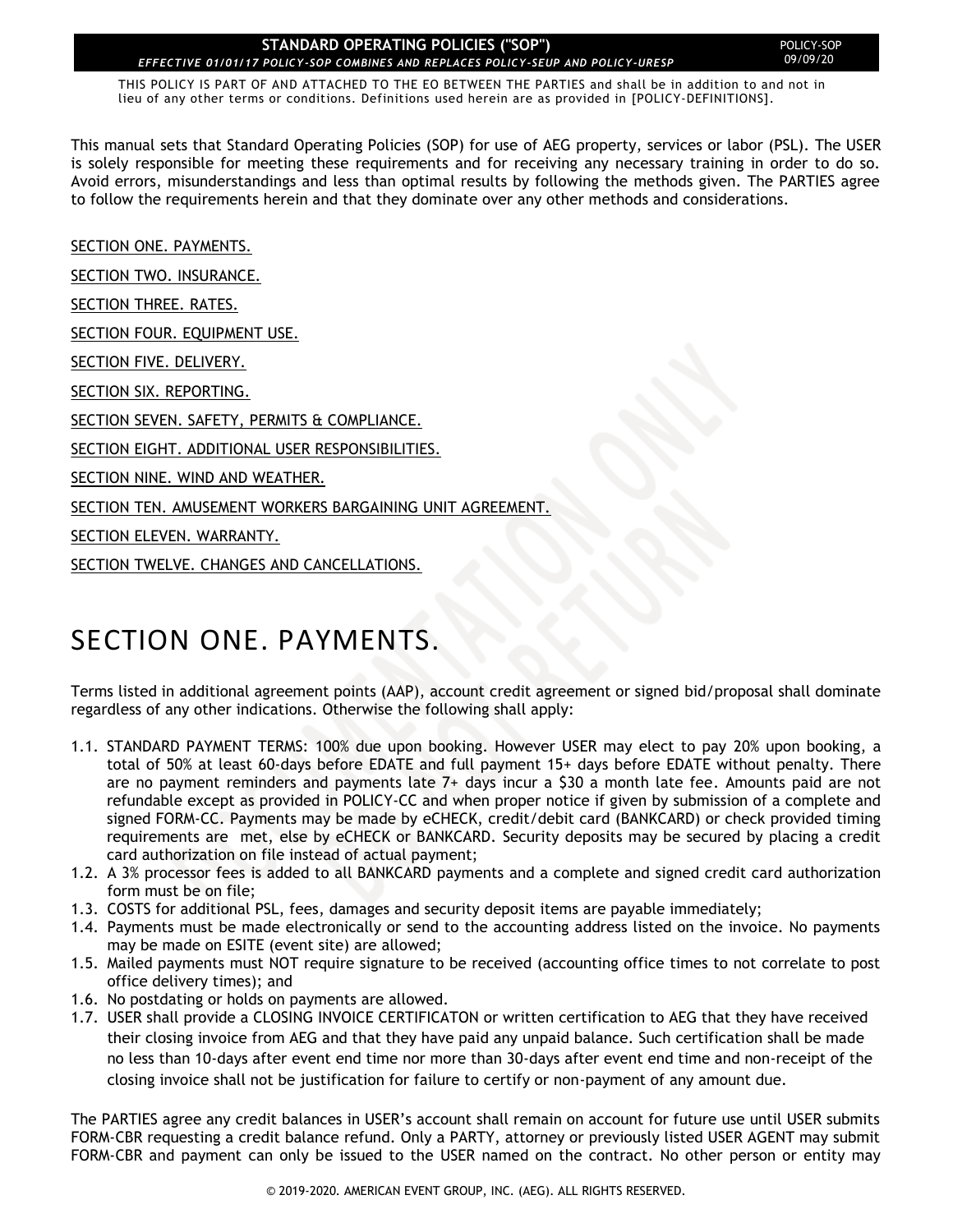THIS POLICY IS PART OF AND ATTACHED TO THE EO BETWEEN THE PARTIES and shall be in addition to and not in lieu of any other terms or conditions. Definitions used herein are as provided in [POLICY-DEFINITIONS].

receive it. If USER refuses to submit FORM-CBR or agree to its terms, a \$50 verification fee shall apply to any refund processed. In the first quarter of each year, AEG may close inactive accounts and refund any account balances remaining, less any fees applicable including a \$5 check issuance fee and the \$50 verification fee.

ALL payments are not reversible and the charging-back, voiding or stopping of payments in any form, (b) payment by an insufficient or unavailable means, (c) unauthorized use or keeping of PROPERTY for any reason, (d) failure to pay within 5 days of due date or to return PROPERTY upon demand, or (e) attaching any condition to a payment or the return of PROPERTY; without AEG's prior CONSENT is not allowed and each is part of the definition of FALSE ACTION. Each instance and each day of FALSE ACTION shall be a DEFAULT and if after delivery of PSL shall be theft of services.

In case of such DEFAULT of this POLICY, (a) USER shall pay a \$50 monthly account management handling fee, the maximum interest allowed under local law and all legal, court, attorney, office and collection incurred by all PARTIES; (b) all payments, deposits, adjustments and discounts shall be forfeited and additionally payable (c) AEG shall have no obligation to perform and may take any action it deems necessary to cure default; (c) liens may be filed against USER and ESITE; and (d) negative reports may be filed with any credit or financial records agency.

The acceptance of any payment shall only be deemed a payment on account pursuant to the existing EO. Any additional terms imposed, change, adjustment or modification shall be void except by AEG's written consent (CONSENT). No refund of account credit balance may be made while a contract with USER has a balance remains payable or while PAR mediation is in process.

### <span id="page-2-0"></span>SECTION TWO. INSURANCE.

EFFECTIVE 01/01/2018 POLICY-INSURANCE shall be binding hereto and available a[t http://info.amerevent.com.](http://info.amerevent.com/)

INSURANCE REQUIRED. The USER shall have all risk liability insurance of \$1 million per occurrence and \$2 million general aggregate for their event, subrogated to AEG. This may often be obtained through a homeowner or general liability carrier. If not available, USER shall become an additional insured ("ADDINS") on AEG's CGLI and MRSCP by paying the current ADDINS fee. Unless USER is an additional insured, AEG's insurance shall not be available to USER and will not protect USER or its PARTICIPANTS if a liability occurs. In all instances, the USER or PARTICIPANT, not AEG, pays all deductibles, excluded claims or costs and the first \$2,500 of costs remaining.

ADDINS. The USER and the ESITE may become an additional insured on AEG's liability insurance ("ADDINS") by paying the listing fees and any deductibles required. At present fees are \$40 for up to 2 parties to be listed (at the same time). USER's and PARTICIPANT's applicable insurance, medical plans and cost reductions shall be subrogated to and applied before AEG's insurance. When wanted, the ADDINS request must be made through your account manager at least 5 days before ESTART.

AEG INSURANCE AND MRSCP. AEG currently maintains CGLI (Commercial General Liability Insurance) of \$1 million each occurrence and \$2 million general aggregate. Individual medical expense payments are limited to \$5,000. There is a \$2,500 deductible that the USER (not AEG) must pay first. AEG's verification of CGLI insurance is online at: [http://insure.amerevent.com](http://insure.amerevent.com/). MECHANICAL RIDES are excluded from CGLI and covered only by AEG's MRSCP (Mechanical Rides Self Coverage Plan) that provides \$10,000 each occurrence and \$20,000 general aggregate. Individual medical expense payments are limited to \$2,500. The first \$2,500 of any claim remaining after full use of USER's and PARTICIPANT's insurance shall be paid by USER or PARTICIPANT (not AEG). For all AEG CGLI and MRSCP claims, USER's and PARTICIPANT's applicable insurance, medical plans and cost reductions shall be subrogated to and applied first before any AEG's CGLI or MRSCP and no claim shall be filed without full documentation of such.

PARTICIPANT WAVIER AND RELEASE. The USER is solely responsible for all PARTICIPANTS at its event and all liabilities, damages, injuries and costs related thereto. USER shall assure a completed PARTICIPANT WAIVER is given to AEG prior to use of any MECHANICAL RIDE or entertainment device and such waiver shall state at a minimum: …

…" WAIVER. I, the undersigned, on behalf of MYSELF and ALL THOSE for whom I have listed below ("WE", "WE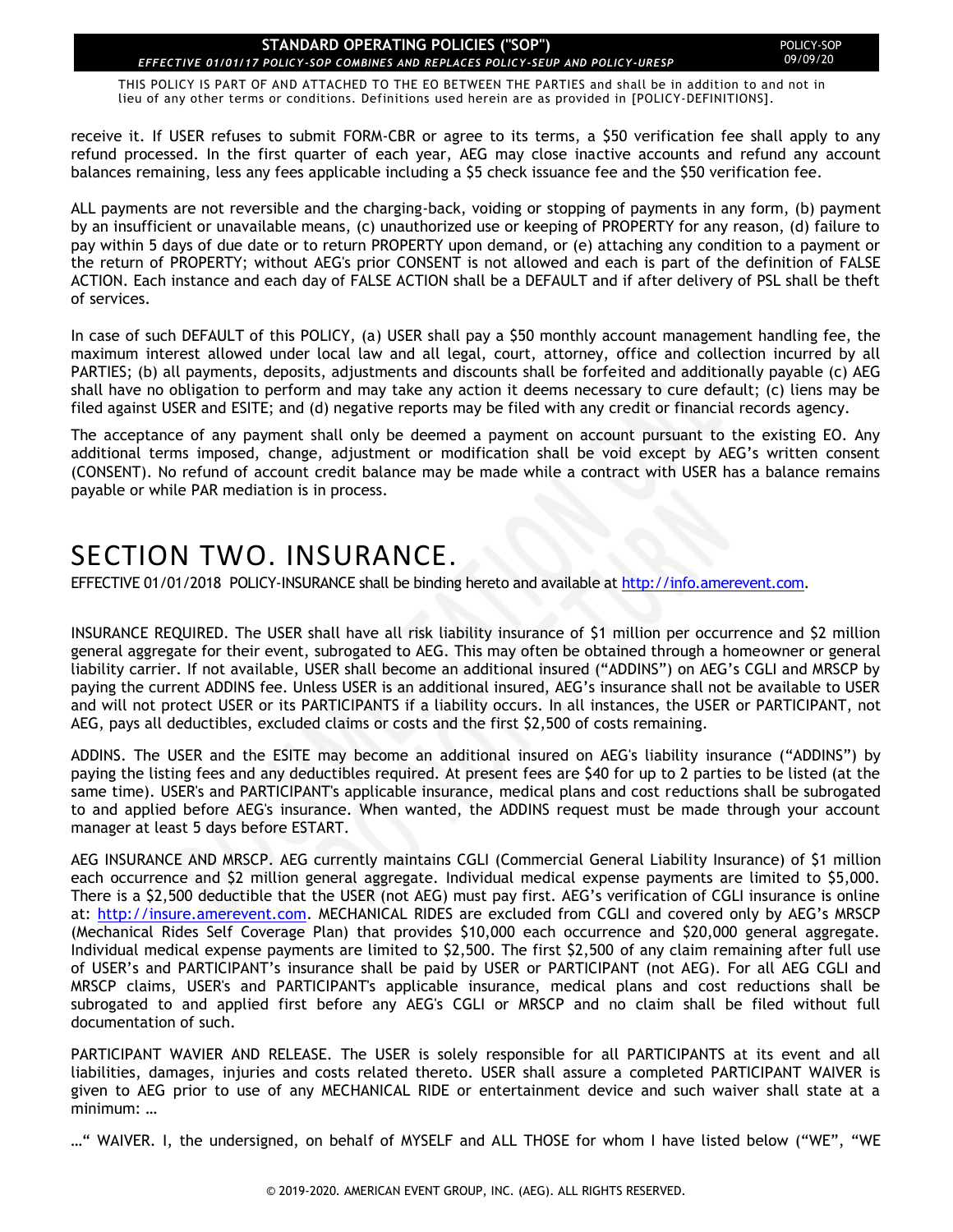THIS POLICY IS PART OF AND ATTACHED TO THE EO BETWEEN THE PARTIES and shall be in addition to and not in lieu of any other terms or conditions. Definitions used herein are as provided in [POLICY-DEFINITIONS].

PARTICIPANTS"; "US") accept there is risk of injury in the use of any ride, inflatable or interactive entertainment device (altogether "ACTIVITY"). We assert and affirm we fully accept such risk and have appropriate experience, training, knowledge and understanding on safe use. WE agree all use is solely at our own risk and responsibility for accident or injury to ourselves or others and WE hold harmless the equipment provider(s), event organizer(s) and event site owner(s) (altogether EVENT ORGANIZERS). We agree to sole responsibility for (1.1) all resulting costs and liabilities; (1.2) all insurance and other coverage deductibles; (1.3) use of our personal insurance, health plans and discounts prior to any other benefit; (1.4) then after these the first \$2,500 of any claim remaining before any other claim is payable from any other source; and (1.5) all attorney and court costs of all parties required related to this waiver. We agree not to consume any intoxicant within 1-hour of ACTIVITY use or be in any way intoxicated during use. We affirm we will not use any ACTIVITY if we disagree or cannot affirm any requirement of this waiver."…

...PARTICIPANT WAVIERS and signs can be found at [http://info.amerevent.com.](http://info.amerevent.com/) USER and PARTICIPANT waives all AEG insurance and accepts all liability, damages, injuries and all other related costs should USER not provide AEG a fully executed PARTICIPANT WAIVER prior to a PARTICIPANT's use of any activity.

MECHANICAL RIDES are excluded from CGLI and covered only by AEG's MRSCP. Mechanical rides are motor driven conveyances such as carnival rides, Ferris wheels, carrousels, mechanical bulls, tracked and trackless trains and people movers. Devices that are simply motorized blower inflated or not a continually motor driven conveyance, such as bounce houses, inflatables, rockwalls and euro-bungees are typically not considered mechanical rides. A PARTICIPANT WAIVER AND RELEASE is required for use of any MECHANICAL RIDE.

EXCLUDED CLAIMS. The USER and or PARTICIPANT shall be solely responsible for all liabilities, damages, injuries and costs of any claim for which the USER or injured party: (1) is performing or participating in any intentional dangerous acts; (2) is performing or participating in willful or unsafe acts or misconduct including conduct while intoxicated. The consumption of any intoxicating substance within 1 hour of the claim incident shall be deemed unsafe and intentionally dangerous use; (3) is performing or participating in acts not in compliance with safe use policy or posted signage; (4) is using MECHANICAL RIDES, is using inflatable rides or is cooking without affirming their appropriate understanding, experience and training by signing a current PARTICIPANT WAIVER AND RELEASE and submitted it to AEG prior to use of such activity; and (5) the event site is not prepared properly or does not allow standard installation procedures as stated herein or required by local code.

ACCIDENT CLAIM. All claims must be immediately submitted using the form at [http://claim.amerevent.com](http://claim.amerevent.com/) and no other. Documentation of PARTICIPANT WAIVER, USER's and PARTICIPANT's applicable insurance, medical plans and cost reductions subrogated to AEG, proof of claim and other information must be fully provided. No circumvention or direct submission or communication with an underwriter in any form is allowed until authorized by AEG after a review of the completed accident claim report and a summary of contract requirements is communicated by AEG to USER and to claimant.

DEFAULT. Failure to follow the requirements of this section is a DEFAULT.

WORKER'S COMPENSATION AND VEHICLE INSURANCE. Each PARTY is to have Workmen's Compensation Insurance for its covered employees and Vehicle Liability Insurance for its vehicles on ESITE, in accordance with State law.

EVENT CANCELLATION, DAMAGE AND WEATHER WAIVERS are limited Waiver Against Event Loss and Damages. The WAIVER may provide for refunds or later re-use of unused rentals and labor or for PROPERTY loss or damage for weather or any reason except intentional abuse, negligence or default. If WAIVER not purchased: (a) no cash refund is available except if an item or substitute is not delivered at AEG's error; (b) USER shall have an all-risk insurance policy in place suitable to cover any loss to AEG's equipment while on ESITE regardless of reason, including but not limited to: weather, theft, vandalism, misuse, act of God, and emergency; and (c) all such loss shall be USER's sole responsibility. Additionally, USER is responsible for returning PROPERTY in same condition as delivered regardless of use, delay, additional use or any other reason. Contact your account manager to bind the WAIVER. The WAIVER is not binding until 30-days after purchase so USER should bind at least 30-days before EVENT DATE. Later purchase is at AEG's discretion and acceptance and the purchase price shall not be less than the applicable EVENT CANCELLATION FEE. WAIVER cost will vary based upon equipment type, order volume and period of use. The USER's account must be timely paid to use WAIVER and WAIVER shall be void if USER is in DEFAULT of AGREEMENT. The WAIVER provides coverage on AEG's PROPERTY only. There is no coverage on any USER PROPERTY used in, with or on AEG's PROPERTY. There is no coverage for consequential, subsequent or liability damages. USER must provide their own coverage against loss, damage, clean-up, repair or replacement of all other items, including ESITE. With WAIVER the USER may cancel any portion or their entire event at any time and receive a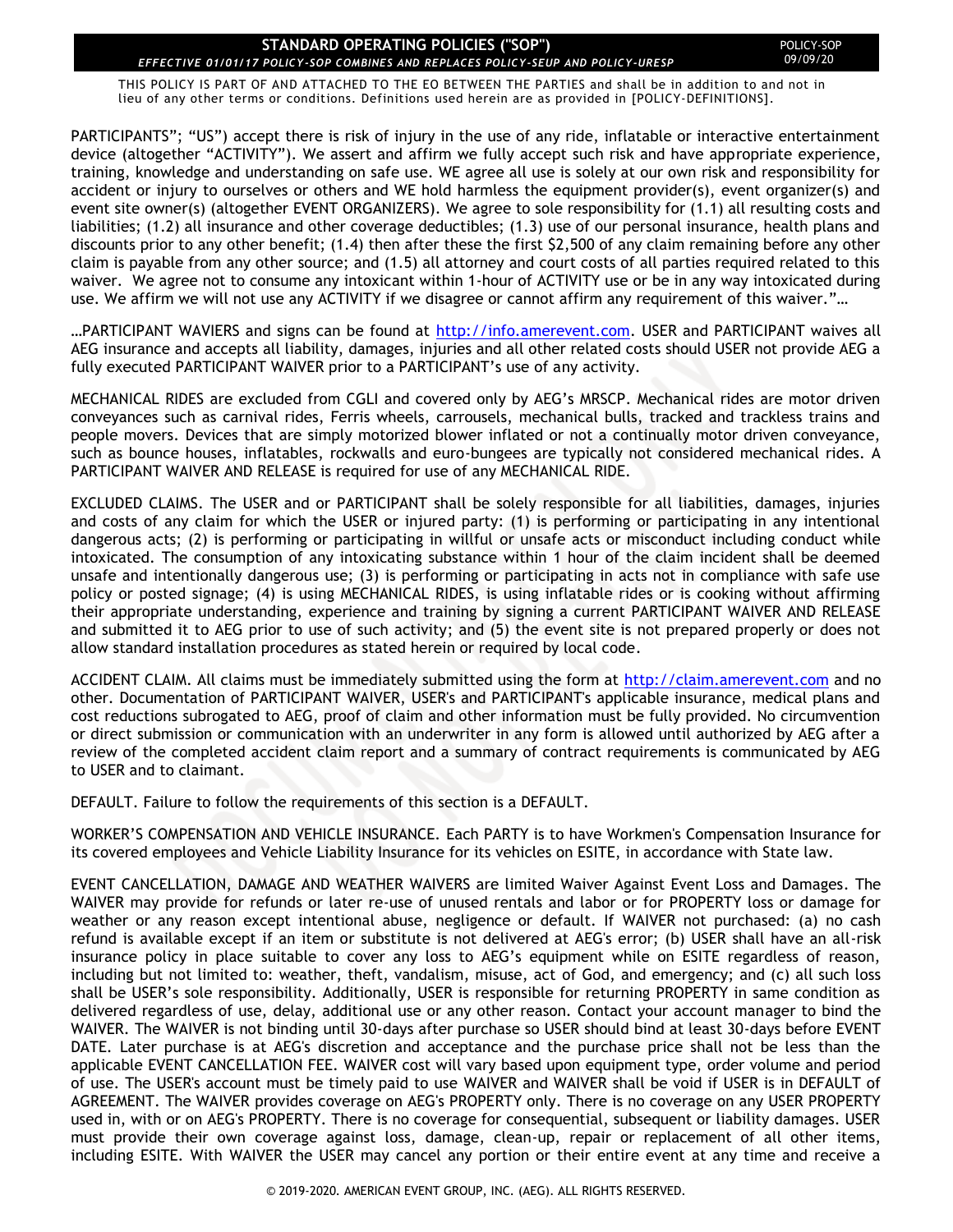THIS POLICY IS PART OF AND ATTACHED TO THE EO BETWEEN THE PARTIES and shall be in addition to and not in lieu of any other terms or conditions. Definitions used herein are as provided in [POLICY-DEFINITIONS].

return of any amount paid minus costs already incurred and rentals pro-rated for actual use. Costs incurred would include: loading, delivery, transfer, labor and preparation. Rentals are pro-rated by dividing actual use period into warranted use period rounded up to the nearest 10%. Free use and unwarranted use periods are excluded. Use period begins at EVENT START TIME. For example, 1 hour 10 minutes use of a 4 hour paid rental period would be rounded up to 30%. Transfer and preparation costs will begin before the delivery date. Onsite labor will include the minimum 4-hours per day per worker and portal to portal travel. CDW covers only the unused portion of rentals and services. Refunds are processed within 20 days of submission provided documentation is in order. WAIVER claims MUST be in writing using the claim form found at [http://www.amerevent.info/servers/POLICY-](http://www.amerevent.info/servers/POLICY-CDW_CLAIM.shtml)[CDW\\_CLAIM.shtml.](http://www.amerevent.info/servers/POLICY-CDW_CLAIM.shtml) Submit within 20 days of claim or cancellation.

# <span id="page-4-0"></span>SECTION THREE. RATES.

A \$75 fee applies per returned check, chargeback or any other unfunded or reversed payment. This fee may be applied multiple times if the same instrument is returned multiple times.

A \$75 fee applies for any information per submission to any bank or financial institution to support any payment authorized under the contract.

A \$100 fee applies for any Notice of Default of a contract.

A \$50 per month late fee applies for any late payment. Any unfunded or reversed payment is late as of due date or date of occurrence, whichever is earlier.

A \$50 change fee applies to any contract change that: (1) is made within 15-days of the EVENT DATE or (2) reduces the total amount of the contract.

A \$25 documentation fee applies to any request by USER for copies, definitions or explanations of document(s) or term(s) when such has already been made available to USER.

| The following hourly rates apply to all labor and services provided by AEG to USER unless otherwise stated on EO: |  |  |
|-------------------------------------------------------------------------------------------------------------------|--|--|
|-------------------------------------------------------------------------------------------------------------------|--|--|

|                        | <b>CONTRACTED RATES</b> |                      | UNCONTRACTED RATES     |               |
|------------------------|-------------------------|----------------------|------------------------|---------------|
|                        | <b>DISCOUNTED RATE</b>  | <b>STANDARD RATE</b> | <b>DISCOUNTED RATE</b> | STANDARD RATE |
| <b>LABORER</b>         | \$29.80                 | \$39.80              | \$59.80                | \$79.80       |
| <b>TECHNICIAN</b>      | \$33.90                 | \$35.80              | \$64.80                | \$85.80       |
| <b>DEALER</b>          | \$29.8.00               | \$39.80              | \$69.80                | \$79.00       |
| <b>MECHANIC</b>        | \$37.00                 | \$42.00              | \$72.80                | \$82.80       |
| <b>EVENT PLANNER</b>   | \$37.00                 | \$42.00              | \$72.80                | \$82.80       |
| <b>SUPERVISOR</b>      | \$37.00                 | \$42.00              | \$72.80                | \$82.80       |
| <b>MANAGER</b>         | \$37.00                 | \$42.00              | \$72.80                | \$82.80       |
| <b>ELECTRICIAN</b>     | \$52.00                 | \$58.00              | \$86.00                | \$99.00       |
| <b>PROGRAMMER</b>      | \$64.00                 | \$75.00              | \$96.00                | \$115.00      |
| <b>ENGINEER</b>        | \$75.00                 | \$85.00              | \$122.00               | \$150.00      |
| <b>SENIOR ENGINEER</b> | \$120.00                | \$135.00             | \$160.00               | \$175.00      |
| PRINCIPAL/ADMIN        | \$125.00                | \$140.00             | \$165.00               | \$185.00      |

OVERTIME. The hourly rate(s) for overtime worked shall be 1.5 times the rates listed above and shall apply to hours worked in any of the following conditions: (1) in excess of 10 hours per day, (2) in excess of 40 hours per calendar week, (3) on Sunday or (4) on any holiday recognized as a non-work day by the U.S. Government. The hourly rate for emergency call-outs and for work performed Callouts for emergency service or services required of but not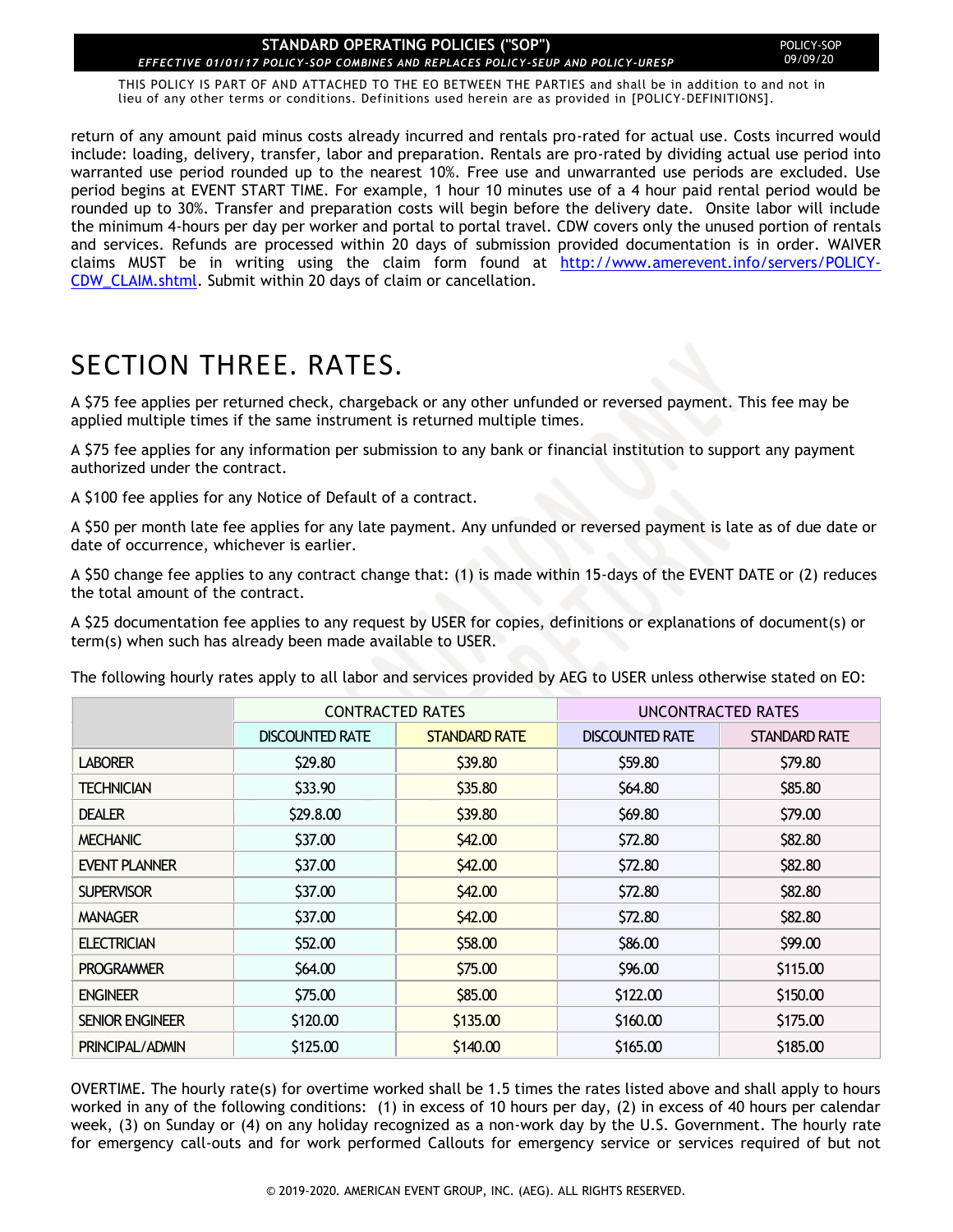THIS POLICY IS PART OF AND ATTACHED TO THE EO BETWEEN THE PARTIES and shall be in addition to and not in lieu of any other terms or conditions. Definitions used herein are as provided in [POLICY-DEFINITIONS].

provided by USER shall be OVERTIME and a minimum 4-hour charge per person. A minimum vehicle use fee of \$50 and minimum total billing of \$250 applies.

DELIVERY. Additional labor and mileage costs apply to any delivery: (1) that is incorrectly listed or changed, (2) that requires additional trips to meet USER needs if additional items are requested or if all DUE DILIGENCE requirements are not met, (3) or if made earlier by USER request. Additional pro-rated rental also applies for USER requested early deliveries.

SPECIAL RATES VOID. If special, lower service rates were given on a contract and that contract has an uncured default, the special discounted rate shall be void and the rates above apply. NOTE: The discounted labor rate on Event Orders is \$23.90 per hour.

ALL RATES ARE SUBJECT TO CHANGE.

### SECTION FOUR. EQUIPMENT USE.

Standard Equipment Use includes setup on ESITE, the safety of PARTICIPANTS using the equipment, the safety of STAFF who setup, operate or remove equipment and the safety of the EQUIPMENT itself so that it is not damaged, lost or stolen. USER is responsible for review, training, implementation and costs incurred regarding this Policy. If any pre-event requirement herein is not met, the PARTIES AGREE AEG's participation shall be on a BEST EFFORTS basis only (as determined by AEG), with USER's acceptance as-is, where-is and meeting all requirements.

1. ESITE. (1.1.) [ADDRESS AND LOCATION] At least 10-days prior to ETIME, USER shall provide the complete and accurate ESITE delivery address and location and assure EO correctly reflects this EVENT address. Delivery error any costs related to inaccurate delivery address is USER's sole responsibility. (1.2) [FREE ACCESS] USER shall assure AEG's ACCESS, including but is not limited to: (a) ESITE rental, repair, admissions, security, power, lighting, parking and special labor; (b) unobstructed unloading/loading within 50-ft of PSL use locations; (c) no barricades, overhead obstructions, steps, stairs or other barriers ("BARRIERS") unless suitable mechanical transport DBP is provided at USER's cost; (d) a secure location on ESITE where all PSL may be delivered or staged from 48-hours or more before through 48-hours or more after event; and (e) no costs at ESITE for entry, parking or any other reason. If ACCESS not fully provided, AEG may at its sole option and without recourse cancel EO, change EVT, increase rental costs or remove PROPERTY or its WARRANTY and USER shall incur all costs. (1.3) [PRE-EVENT REQUIREMENTS] USER shall provide: (a) 7+ days before delivery, a site map and installation guide ("SITE MAP") disclosing delivery, staging and placement locations, BARRIERS, UTILITIES and any hindrance as well as all timing needs; and (b) before EPT the correct marking of all UTILITIES required by AEG DBP and the correct marking of all corner locations where PROPERTY is to be set. NO UTILITIES within setup location(s) or access route(s) may be live, exposed or buried less than 40" deep except where property marked and fully covered to prevent damage from any vehicle used or any work done. USER is SOLELY responsible for ESITE and all damages thereto. (1.4) [USER RESPONSIBILITIES] For all times from first delivery to until last removal from ESITE, including extensions for any reason or cause, USER is responsible for: (a) SITE security, utilities and lighting; (b) protection of RENTALS from damage or loss due to weather, misuse, theft or any other reason (c) MAINTENANCE and upkeep of RENTALS, (d) proper use of PSL by/for STAFF and PARTICIPANTS; (e) assuring PROPERTY fits USER's marked locations without relocation after initial setting except by AEG's CONSENT; (f) assuring each installation site is properly graded, trimmed and prepared as specified herein or otherwise be appropriate to the installation being made; (g) any liabilities to or from ESITE, safety on ESITE and for the repair or replacement of all injuries, damages, breakdowns and losses occurring to or on ESITE or RENTALS for any reason; (g) providing all access, utilities, lighting, security, crowd control, site preparation and safety equipment needed for a safe and successful event and (h) confirming and documenting all local regulatory compliance requirements on the SITE MAP and verbally to AEG including any anchoring, wiring, covering, signage and safety needs and all other items required by local authorities. AEG is only responsible for meeting State permit requirements, USER is solely responsible for all local permit requirements even when AEG must assist in their compliance. The parties agree local requirements may be unknown to AEG and arbitrarily applied against manufacturer recommendations. (1.5) [HOSTILE WORK ENVIRONMENT, "HWE"] Unless by prior CONSENT, USER shall not direct, restrict, comment nor provide opinion or feedback on AEG's times, timing, labor, procedures, skills or methods, that AEG is an independent contractor to USER and such is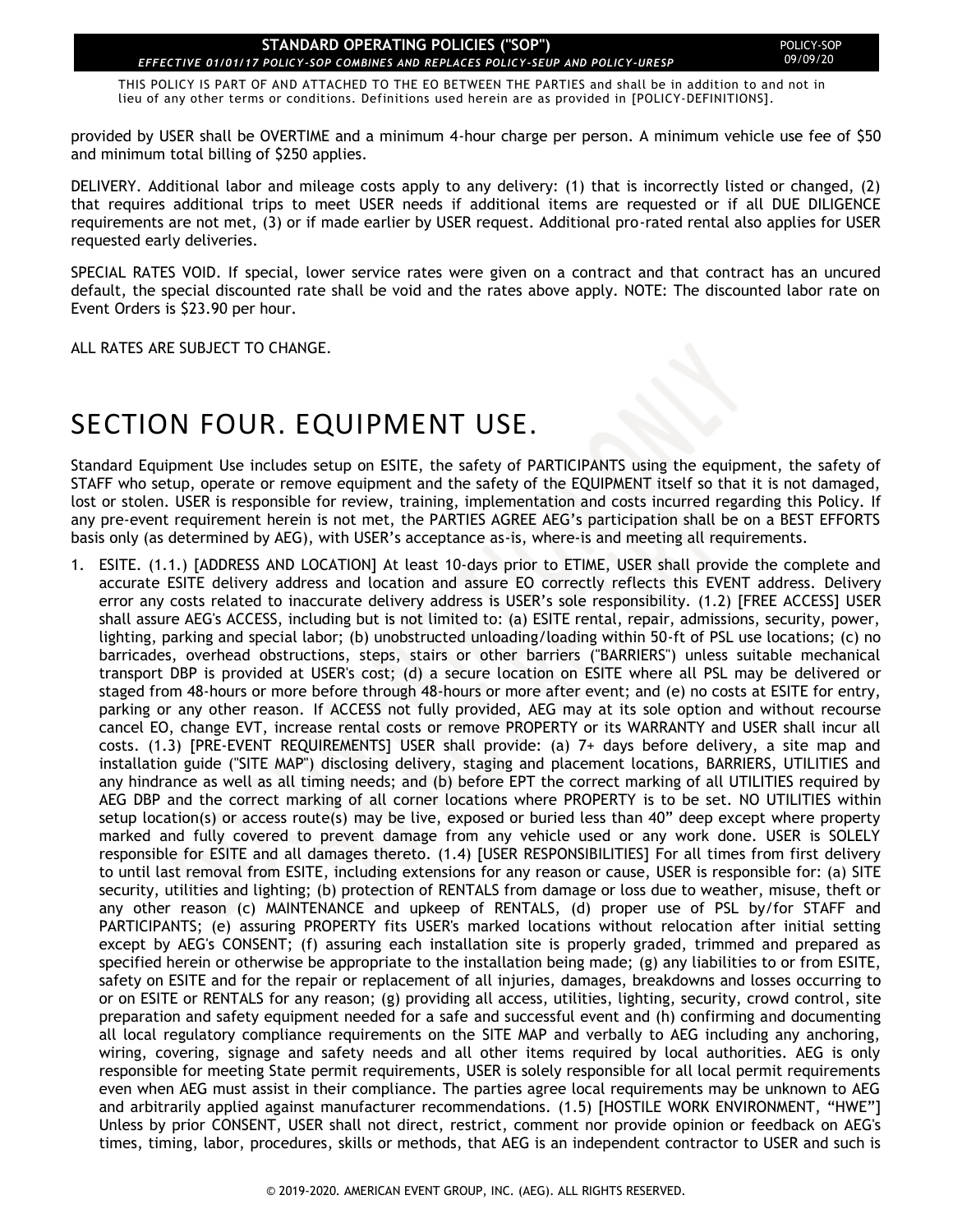THIS POLICY IS PART OF AND ATTACHED TO THE EO BETWEEN THE PARTIES and shall be in addition to and not in lieu of any other terms or conditions. Definitions used herein are as provided in [POLICY-DEFINITIONS].

at AEG's sole discretion, further that AEG may use any means it has determined appropriate to accomplish contracted EO tasks. USER shall not allow a HWE be created by: unsafe conditions as referenced in EO, including failure to provide SITEMAP or mark utility locations; threat, intimidation or assault either physical or verbal in nature; sexual suggestion or misconduct; profane, cursing, authoritarian, demeaning or threatening language, raised voice or aggressive behavior; allowing any person on ESITE without CONSENT or with CONSENT but believed intoxicated during setup, removal or within 50-feet of a RIDE in operation; asserting false, misleading or misrepresentative statements; claim or demand for PSL not listed in EO, including for faster work effort or equipment turnover; or any action contrary to [POLICY-EWBA]. USER agrees it shall be DEFAULT to create a HWE and that such is subject to all penalties provided by the contract and by the bargaining agreement without limitation. (1.6) [LABOR SKILLS] USER understands and AGREES up to 90% of labor or work needed shall be by subcontracted unskilled labor or by machine, each appropriate to and capable of performing the tasks required as determined solely by AEG. USER understands and AGREES times of DELIVERY and SERVICE may change without notice or recourse as determined by AEG. Only EVTs are warrantied pursuant only to the terms herein. No other times are disputable or adjustable. (1.7) [USER STAFF] USER's STAFF shall be appropriate to and capable of performing all tasks required. (1.8) [NO OTHER VENDORS] Without AEG's CONSENT, USER shall not: (a) place other vendors' items within or upon PROPERTY else pay 35% additional DAYRATE rent or (b) alter PROPERTY in any way. (1.9) [DAMAGES TO AND ON ESITE] USER is responsible for all damage, theft and loss to PROPERTY, VEHICLES and EQUIPMENT on ESITE and all COSTS directly or indirectly related to EVENT for any reason. USER is responsible for all maintenance AND repair of PROPERTY on ESITE, including fuel, oil, tensioning and other. (1.10) [PRE-EVENT PLANNING] ESITE planning, layouts, visits or meetings shall be additional paid services if wanted by USER and no unpaid services may be demanded. (1.11) [ON ESITE PSL PREPARATION] Preparation, repair and cleaning of PSL may take place at ESITE DBP. 3X-COSTS shall apply should USER fail to meet the requirements of POLICY-SOP OR 12X-COSTS if replacement of any damaged equipment is required. (1.12) [STANDARD ACCESS TIMES] USER UNDERSTANDS and AGREES AEG shall have at least 48-hours plus the standard installation time needed to access and install equipment prior to EST on ESITE. USER also AGREES AEG has 48-hours plus the standard removal time needed to remove equipment from ESITE after EET. USER AGREES that time constraints may not be requested without the CONSENT of AEG and payment of any additional PSL incurred.

- 2. SAFETY ACCESSMENT. The Safe Use of equipment shall be as determined by AEG. OSA evaluations shall be made by a QEVAL. Determinations shall be made in person or in writing, no third party verbal or hearsay determinations shall be valid or considerable. Determinations shall be documented in writing upon request of any PARTY. (2.1) USER shall make no statement safety without meeting the QEVAL qualifications herein. USER discontinue use of any equipment at its option, however no costs or losses of such shall be disputable or reviewable unless supported by the OSA of a QEVAL.
- 3. EVENT DETAILS. (3.1) USER AGREES to share all pertinent history, experiences and design criteria in writing with AEG prior to contracting to assure the correct and optimum PSL is included on the EO. While AEG has experience in the industry and can assist with engineering and design requirements when contracted specifically to do so, USER is solely responsible for assuring all site, event, legal, engineering, design, safety, permit and code needs and requirements are continually met. This responsibility shall not pass to AEG even if AEG assists USER in their provision; (3.2) 20+ days prior to the EST, USER AGREES to review the EO, T/C's, all EO ATTACHMENTS, designs, engineering, site maps, INVOICING AND PAYMENTS to assure accuracy and completeness of all information ("EVENT DETAILS") and to attest to its acceptability or accepts EO as-is and as meeting all requirements and to cover all additional costs should changes be required; (3.3) USER AGREES that if more than two items are to be installed onsite USER shall provide a final SITE MAP at least 7-days before EST. SITE MAP shall show where items are to be located, where off-loading and re-loading shall occur and shall include an INSTALLATION GUIDELINE showing the order when items are to be delivered. All stairways, elevators, loading docks and other obstacles, the event address and the emergency contact phone # shall be shown on SITE MAP. If not so provided USER AGREES installations shall be to AEG's best judgment and without warranty and if later relocated, additional labor will be paid and there will be no start time guarantee; (3.4) USER AGREES to assure there is enough clearance (room size, overhead height, doorway size, etc.) for all equipment to be set and that nothing on site will be damaged (wood or damageable floors, pavement, paint, trim, etc.) from setup or use; (3.5) USER AGREES to notify and receive confirmation from AEG of any changes needed otherwise USER accepts the EVENT DETAILS as they exist.
- 4. BAD WEATHER. The USER must consider the potential that bad weather may disrupt or destroy their event. NO PROPERTY other than tents and equipment contained in tents MAY BE SET UP, USED OR REMOVED outdoors if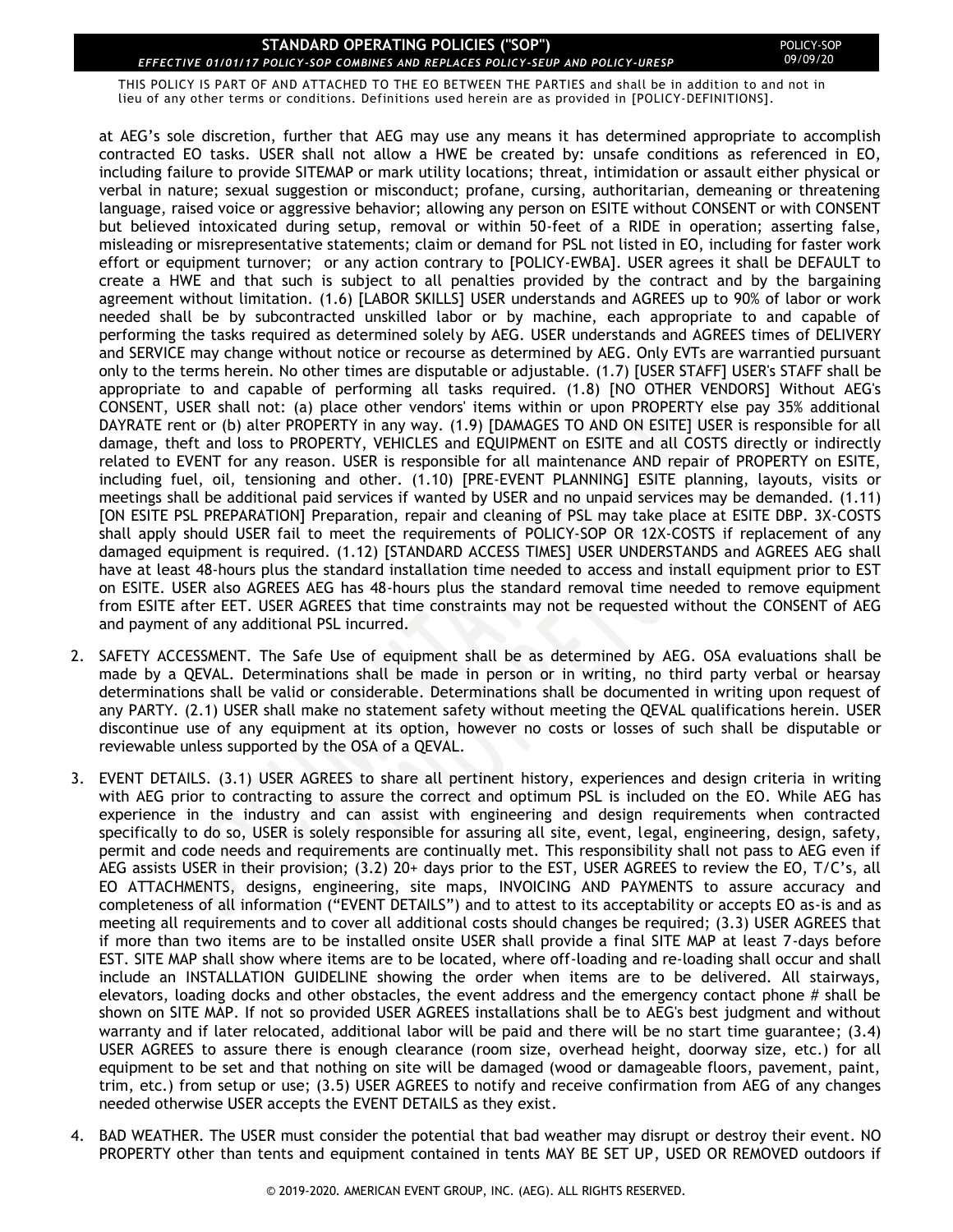THIS POLICY IS PART OF AND ATTACHED TO THE EO BETWEEN THE PARTIES and shall be in addition to and not in lieu of any other terms or conditions. Definitions used herein are as provided in [POLICY-DEFINITIONS].

any of the following conditions occur, are expected or are forecast: (a) temperature <45oF, (b) thunderstorms or heavy rain within 25 miles, or (c) winds rated 6 or higher on the Beauford Wind Scale ("BEAUFORD") (>25.5 MPH). Most PROPERTY can be setup indoors (in a gym, auditorium or hall) or in a large event tents to effectively make an outdoor event "indoors". Tents and equipment over 15-ft tall (TALL ITEMS) may not be setup if wind gusts exceed a BEAUFORD rating of 5 (<25.5 MPH); (4.1.) It shall be USER's responsibility to track and inform all parties and participants of bad weather conditions, not AEG's. USER shall notify AEG by [DEFNOTICE](#page-20-1) of any condition that may require rescheduling or assistance as soon as it becomes known to USER. USER shall assure any TALL ITEMS are properly lowered to the ground to minimize any possible damage while RENTALS are in their possession and USER agrees AEG has no responsibility or liability to assist in such efforts except if separately specified in EO and with prior payment for such services being made. The safety of USER's participants and of AEG's staff shall be of top priority and there shall be no promise of "rain or shine" or "no matter what the weather" events. AEG may notify user by any means should it determine a delay is required. BAD WEATHER will delay equipment arrival, equipment setup, equipment takedown or equipment retrieval should it occur and there is no guarantee or promise otherwise regardless of fees paid; (4.2) USER shall immediately inform AEG of any impending or expected bad weather conditions and USER shall immediately take action to evacuate and protect PROPERTY, STAFF and PARTICIPANTS. Further USER agrees to take all actions recommended by AEG's staff, either by phone, email or in person, to protect PROPERTY, STAFF and PARTICIPANTS. (4.3) There shall be no transport or setup of equipment during bad weather conditions or any condition that risks safety of staff or others. If bad weather conditions occur and impact event such that event start time cannot reasonably be expected to be met, the event shall be automatically delayed and rescheduled. (4.4) AEG may reschedule event due to BAD WEATHER as deemed necessary without notice. USER may reschedule an event due to BAD WEATHER prior to transportation of PROPERTY upon reasonable documentation of BAD WEATHER to AEG. (4.5) If BAD WEATHER delays installation such that hotel, meal or travel time increases occur, USER shall cover all such costs. (4.6) If BAD WEATHER causes an event to be rescheduled more than 24-hours prior to equipment delivery, USER may select a new date within 3 months with CONSENT. If equipment is onsite, equipment installation will be completed on a BEST EFFORTS basis and USER may extend event times proportionally. If AEG has already traveled and event date must be changed, the USER must cover costs of labor, expenses and rentals received. (4.7) Unless the CDW waiver is purchased, there shall be no cash refunded in case of weather related cancellation or rescheduling. Adjustment shall be based upon the amount paid minus the current costs for the period of use and shall be in the form of future event credit only. (4.8) USER AGREES severe weather during setup can adversely impact the condition of equipment, including the pickup of debris, mud and pavement oils and that such is not adjustable or warrantied. (4.9) USER AGREES they are solely responsible for maintenance, operation, adjustments, fuel, oil and all other needs of PROPERTY after installation unless USER contracts additional PSL from AEG. (4.10) USER AGREES they are solely responsible for loss of use, damages, cleaning, disruptions and inconveniences caused by storms, wind or weather, including windblown rain, overflowing gutters, gutter seams, surface and ground drainage., weight of snow and all other. USER shall purchase the CDW waiver if any refund or adjustment for WEATHER related damage, cancellation, postponement or inconvenience is wanted. No claim of improper installation shall be considered.

- 5. PRE-INSPECTION. USER must pre-inspect PROPERTY prior to signing contract to assure sizing, functionality, color and all aspects of PROPERTY meets USER's desires. Further, if USER'S EO exceeds five hundred dollars (\$500) in total for CHAIRS, TABLES or LINENS or exceeds two thousand dollars (\$2,000) in total for PROPS, SETS, DÉCOR, RIDES, GAMES, LIGHTING, SOUND or VIDEO equipment and materials, said total including any labor and delivery, USER AGREES to inspect said PROPERTY at its storage location at least 10-days prior ETIME and receive any necessary training on setup, operation, safety or takedown. Immediately thereafter USER shall notify AEG in writing of any potential lack of labor, skills or training or errors, omissions and shortages or any other concerns USER may have. USER'S failure in any of these requirements is acceptance of PSL as-is and USER's attestation of full understanding and meeting all use requirements.
- 6. USER MANAGED EVENT. USERs may have knowledge from previous experience and wish to reduce costs by only leasing EQUIPMENT with or W/O delivery. (6.1) A USER MANAGED EVENT is an EVENT under the direction, control, operation and management of USER and for which USER must provide all labor. Labor must be suited for the tasks to be performed, including training and certification as needed to meet AE, regulatory and [POLICY-SEUP] requirements. USER must provide, at a minimum, the USER LABOR specified in the EVENT LABOR table of the EO. (6.2) A USER MANAGED EVENT W/DELIVERY is a USER MANAGED EVENT that the USER also assumes all responsibility for unloading, cleaning, setup, operation, take-down and reloading and AEG accepts responsibility for delivery from warehouse to ESITE. (6.3) A USER MANAGED EVENT W/SETUP is a USER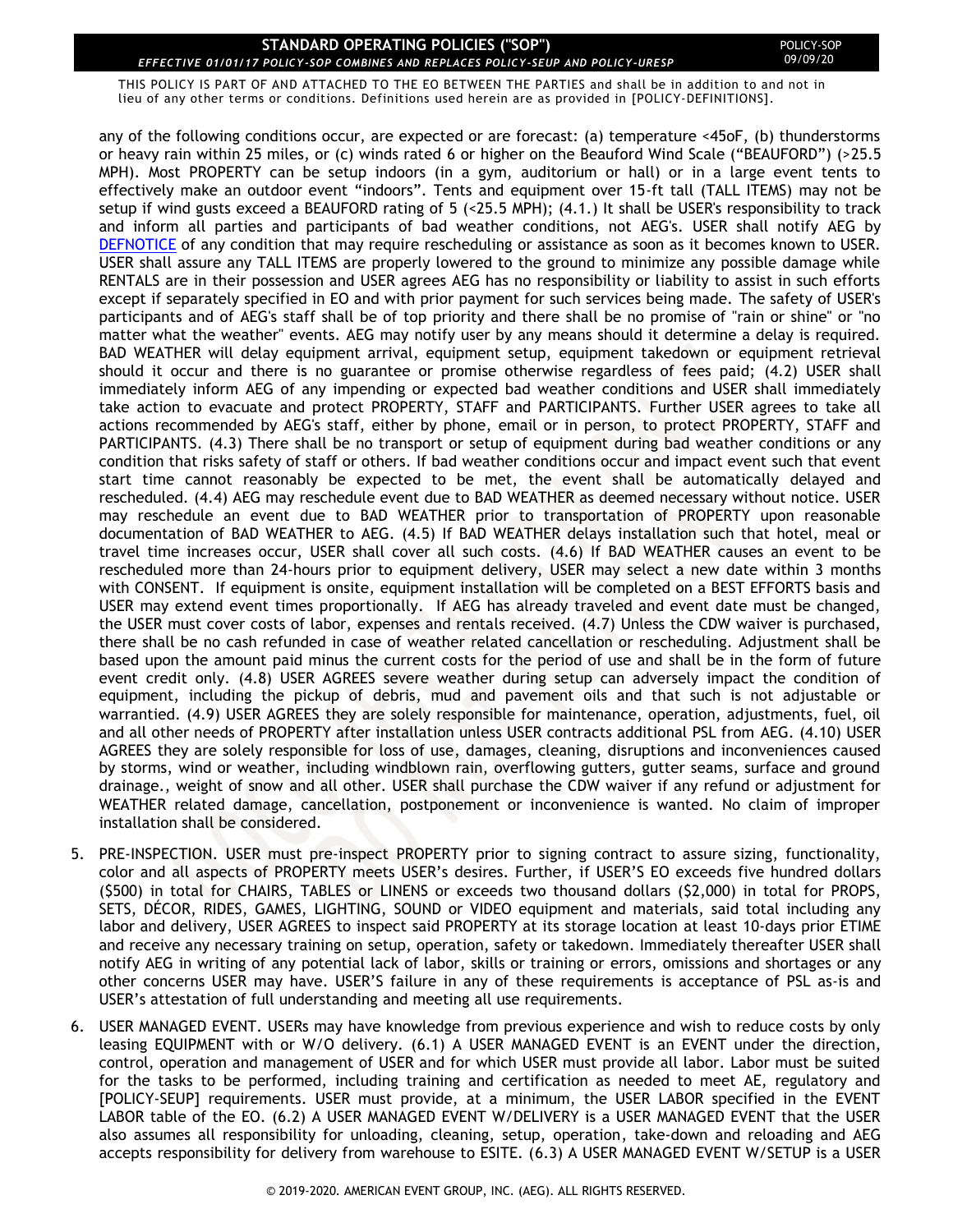THIS POLICY IS PART OF AND ATTACHED TO THE EO BETWEEN THE PARTIES and shall be in addition to and not in lieu of any other terms or conditions. Definitions used herein are as provided in [POLICY-DEFINITIONS].

MANAGED EVENT W/DELIVERY except that AEG accepts responsibility for setup of items for which USER has paid the ONSITE SETUP costs. For such items, USER must still provide, at a minimum, the USER LABOR specified in the EVENT LABOR table of the EO. USER AGREES: (6.4) that PSL improperly setup, staffed or used shall be shut down without compensation or reimbursement; (6.5) that any decision made by USER not to use delivered or to shut down delivered PSL shall be without compensation or reimbursement unless a valid and timely [DEFNOTICE](#page-20-1) is filed allowing ample time for PROVIDER's correction of deficiency; and (6.6) USER LABOR's lack appropriate skills shall not be reason for DEFNOTICE; (6.7) USER AGREES persons who staff PROPERTY shall be at least 16-years of age and will arrive at least 30 minutes before the times listed in USER'S AGREEMENT. (6.8) USER AGREES to clean and dry PROPERTY prior to and after use. USER AGREES cleaning typically includes: (6.9) Removal of any trash, grass, stains or ash or (6.10) washing food equipment and vacuuming activity equipment or (6.11) wiping down PROPERTY with a biocidal cleaner. USER AGREES a charge of up to 20% of the undiscounted equipment rental rate may be accessed if equipment is not pre-cleaned or returned clean. (6.12) ANCHORING. ALL rides MUST be properly anchored before use. NO ride that causes a person to be more than 10-feet off the ground may be used without STAKING or suitable immovable tie-off locations provided by USER. LOSS OF USE due to improper anchoring is not recoverable. (6.13) EMERGENCY LABOR COSTS. USER AGREES to pay a portal-to-portal labor charge of \$50 per hour per person plus travel costs if USER does not provide the staffing required in USER'S contract.

- 7. SET-UP SITE (EVENT LOCATION). (7.1) SITE. The USER is responsible for all aspects of the site (location) upon which PROPERTY will be set-up. This includes compliance with all regulatory and permit requirements, utility locating, surface preparation and surface adequacy. USER is responsible for posting of any signage for rides (available at [http://info.amerevent.com\)](http://info.amerevent.com/) All costs related but not limited to documentation, fees, surface and sub-surface utilities and structures, repairs and damages shall be the responsibility of and immediately paid or reimbursed by the USER. USER is to adequately prepare the site to prevent damages to PROPERTY or SITE. AEG'S insurance shall not provide coverage for PROPERTY or SITE damage. (7.2) USER AGREES they are responsible for all preparation to the event SITE to make it fully suitable for all PSL in EO. The following shall make a site unsafe and unsuitable for installation: (.1) muddy or wet access or setup location, (.2) barriers to access or in setup location, (.3) overgrowth, trees, holes, stones, rocks, concrete and other obstacles to installation and removal, (.4) unmarked utilities in setup location, (.5) other equipment in setup location, and (.6) installation over 10-ft above ground level or 1-ft under ground level; unless USER provides all needed tools, lifts and equipment to meet AEG needs as well as OSHA and local regulation. USER shall pay a HAZARDOUS WORK FEE as clearly shown by line item listing on their EO for any work to be done by AEG when any of the above conditions exist. USER AGREES that AEG shall have no responsibility to perform even when HAZARDOUS WORK FEE is paid when in AEG's sole determination SITE is not suitable and such is not disputable or adjustable and all work is without warranty and accepted by USER as-is, where-is. USER AGREES they understand all requirements and potential property damages and liability risks of the event. (7.3) USER AGREES they are responsible for all clean up, repair or damages to the event SITE caused by workers, PARTICIPANTS, weather, abuse, negligence or any other reason. USER AGREES they understand all requirements and potential property damages and liability risks of the event. USER AGREES that AEG shall have no responsibility to perform when potential for damages to site or participants exist and such non-performance is not disputable or adjustable. (7.4) USER SHALL give to AEG 20 days before EVENT DATE, the written approval of SITE owner for use of PROPERTY on site and waiving all claims against AEG for such. AEG may at its sole option allow PROPERTY use without such waiver. With or without such waiver, USER shall be solely responsible for all costs, damages or repairs. If no waiver received, AEG shall have no requirement to set or allow the use of PROPERTY if in AEG's belief harm may come to site or participants and USER shall bear all costs of rental, delivery and labor regardless of PROPERTY use. (7.5) USER LABOR. USER SHALL provide AT A MINIMUM the number of persons indicated on the event order under USER LABOR for both supervision of activities and setup and takedown of PROPERTY. USER's labor shall be continuously at work, appropriate and capable of performing the tasks required. AEG shall have no responsibility to request, search for, find or otherwise assist in making USER LABOR available. If USER fails to provide the required labor, AEG at its option may provide such at emergency overtime rates or quit the contract without refund to USER. There shall be no guarantee of start time, no equipment use warranty and no refund or adjustment of any kind if USER fails to provide the labor agreed to.
- 8. RENTAL TABLES AND CHAIRS. Rental tables and chairs are delivered stacked or on pallets to the dock or drop location you have contracted. Unloading, moving to the setup location, wipe-down, touch-up, attachment of cushions, quality checking and reloading are all part of the onsite setup task. This may be done by the user to save costs. 7 to 10-days before delivery, the USER (renter) must review tables and chairs at the warehouse to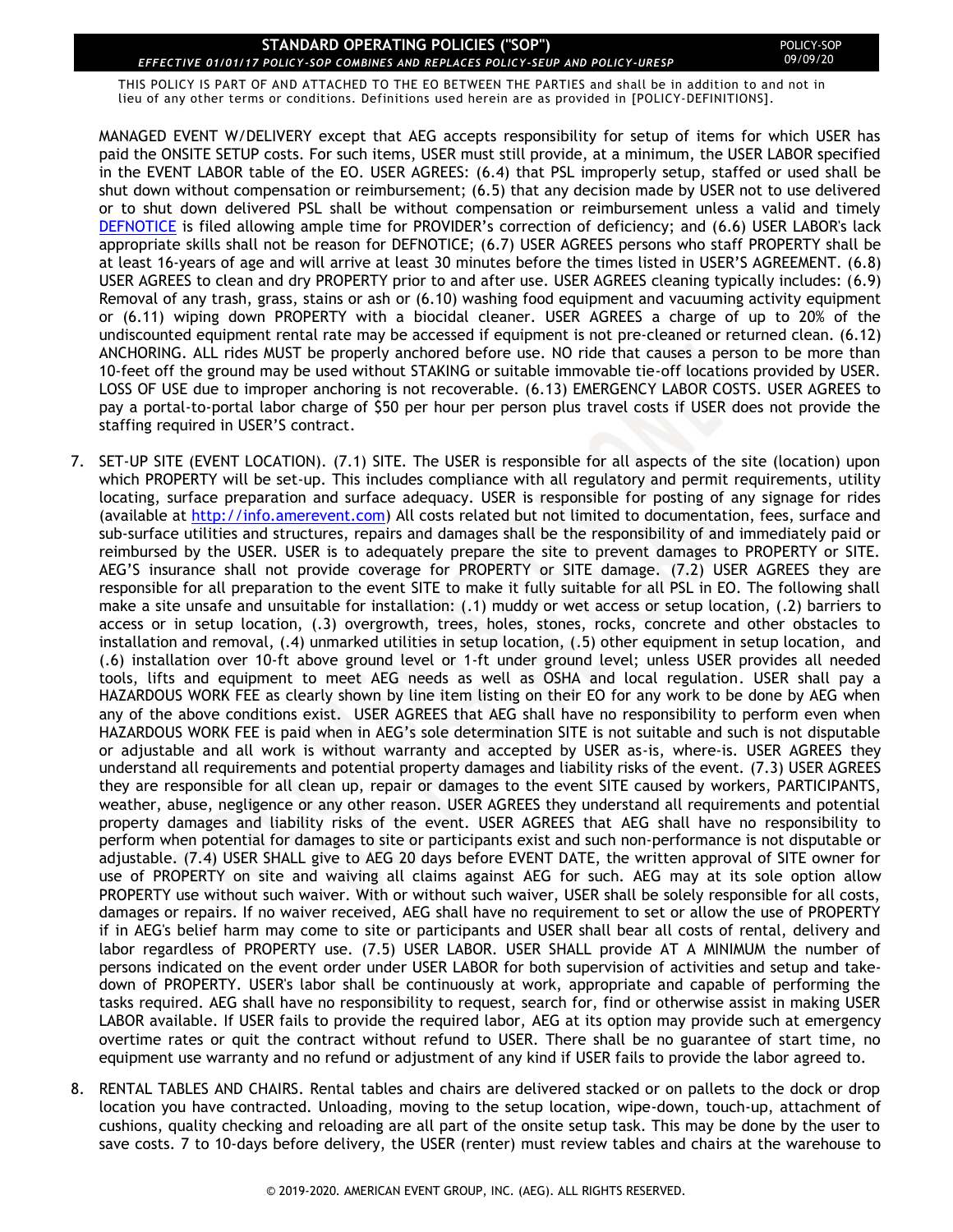THIS POLICY IS PART OF AND ATTACHED TO THE EO BETWEEN THE PARTIES and shall be in addition to and not in lieu of any other terms or conditions. Definitions used herein are as provided in [POLICY-DEFINITIONS].

select items and assure the type, color and quality meets all needs. The USER or USER AGENT must be onsite during delivery to verify counts and approve each item delivered and write any deficiencies or adds on the delivery receipt otherwise items are accepted as-is and are non-refundable. USER may use rental tables and chairs for longer than this period if contracted, however, there is no adjustment for unavailability, delay or early return once the 6-hour maximum period is met. Except by special agreement listed in section AAP, tables, chairs and chair cushions may not be used outdoors except under cover and tables and chairs may not be moved to another location without payment of additional rent. Sunlight and moisture can significantly damage items. Under cover means either an overhead roof or tent or a dry table or chair cover or linen. Unauthorized outdoor use shall incur a fee of 20% of 12X-DAYRATE per day, plus any corrective labor needed. The maximum use period per day for rental tables and chairs is 6-hours or upon completion of use at the initial (first) setting location and rent shall be fully earned upon completion of this.

- 8.1. WEIGHT LIMITS. Tables and chairs shall not be stood on, tipped or used in any manner, including dropping or jumping into or onto, that causes the instantaneous load (G-force x weight) to exceed the item's weight limit or used in any manner that violates notices or labelling. The weight limits for tables and chairs are: TABLES = 200-KG (440-LBS); CHAIRS: wooden chairs (folding or chiavari) = 100-KG (220-LBS); resin chiavari chairs = 150-KG (330-LBS); lightweight resin chiavari chairs = 90-KG (198-LBS); folding chairs (Samsonite and similar style) = 125-KG (275-LBS).
- 8.2. TABLES, CHAIRS and CHAIR CUSHIONS are graded by the side that shows when in use (also called the "PRESENTATION" side). Stains, Velcro, rips or damage to non-presentation sides may be present in all grades including "SELECT" if the structural integrity is not impacted. Spares (~10%) are delivered to replace any chair damaged in transport or otherwise not meeting grade. UNLESS SELECT SERVICE OR GRADE A IS ORDERED, ONSITE TOUCH-UP AND WIPE-DOWN IS REQUIRED. THIS IS HANDLED BY THE INSTALLATION CREW BEFORE THE SCHEDULED TURNOVER TIME OF YOUR EQUIPMENT (you are the installation crew for a do-it yourself event).
- 8.3. CHIAVARI CHAIRS. RESIN CHIAVARI CHAIRS only are SELECT grade. WOOD CHIAVARI CHAIRS are SELECT grade ONLY if the USER pre-selects all chairs 7-10 days prior to delivery otherwise wood chiavari chairs are AS-IS and may contain blemishes, nicks, chips and scratches. WOOD CHIAVARI CHAIRS are without warranty with respect to condition. Only black or white wood chiavari chairs are recommended for use in weddings. Silver and gold wood chiavari chairs will likely have significant blemishes.
- 8.4. The presentation sides of "SELECT" (Grade "A") quality tables, chairs & cushions are the best of available inventory and are hand selected so that top of the line equipment is delivered. They are clean and nearly free of mars, spots, stains or holes. SELECT grade does not mean new or unused. In a SELECT grade event less than 10% of the order will be STANDARD grade.
- 8.5. The presentation sides of "STD" (STANDARD, Grade "B") quality tables, chairs and cushions are average rental grade, party quality items that are clean and mostly free of mars, but may contain a blemishes, nicks, chips and scratches on the presentation side. Some variation in design and coloration may exist within a chair-type. In a STANDARD grade event, less than 10% of the order will be C grade.
- 8.6. "C" grade tables, chairs and cushions are clean but older equipment that may have marks or imperfections. They are used most often for events, trade shows and gatherings where lower cost is more important than formal appearance.
- 9. RENTAL LINENS. Rental LINENS, including tablecloths, table skirts and napkins, are available for delivery only with no installation or onsite handling or pressing by AEG. Installation clips are recommended for outdoor use and required for all table skirt installations and are not provided except by special line item order. USER may not staple, nail, pin, glue or tape linens to hold them in place except that safety pin may be used provided they are removed entirely before return. Soiled linens must be presoaked in detergent to prevent setting of stains. The USER is responsible for the replacement cost of all linens returned with set stains. Use of a top linen of higher grade to cover a bottom linen of lower grade is allowed in linen rentals, provided at least 50% of the tables are covered in the same manner.
	- 9.1. LINEN DELIVERY. Linens are delivered initially pressed and placed in a linen bag, linen container, linen cart or other container depending upon the application. No installation or setup is included with linens, although skilled linens coordinator is available at additional cost. Unless SELECT or GRADE A is ordered, onsite steaming or ironing may be required – linens can wrinkle in transport. Grade A and custom linens may be delivered in the manufacturer's packaging if new.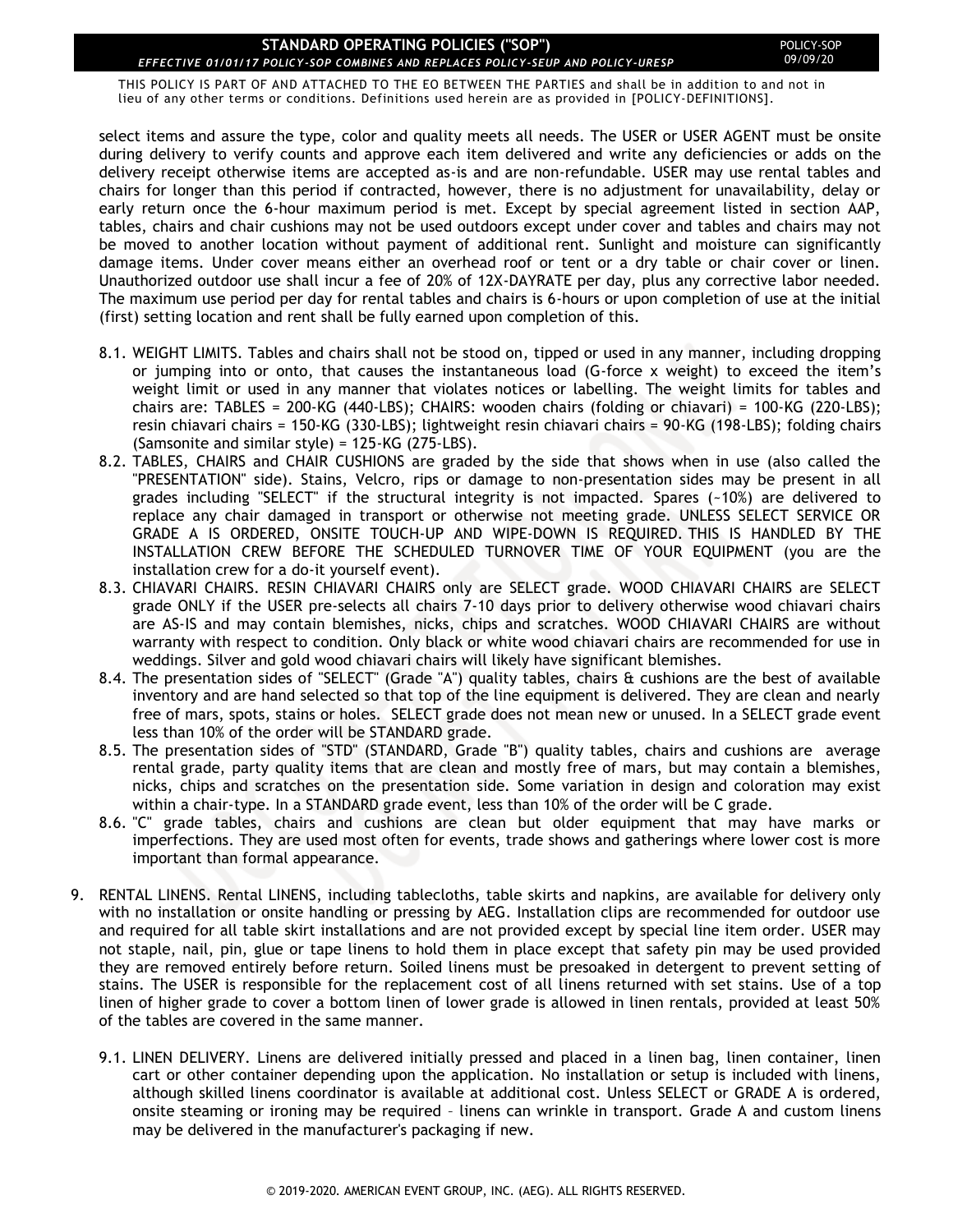#### POLICY-SOP 09/09/20

THIS POLICY IS PART OF AND ATTACHED TO THE EO BETWEEN THE PARTIES and shall be in addition to and not in lieu of any other terms or conditions. Definitions used herein are as provided in [POLICY-DEFINITIONS].

- 9.2. LINEN GRADES. Linens are graded from a scale of A to C. The festival grade is C, standard grade is B, wedding grade is AB and A is SELECT grade and used for high-end events. Costs increase or decrease up to 10% moving up or down each grade.
	- 9.2.1. LINENS are graded by the side that shows when in use (also called the "PRESENTATION" side). A lower grade linen can be converted into a higher grade by the addition of an overlay, provided the presentation is entirely the grade specified. Colored overlays create a very unique and beautiful presentation when added to a white or black tablecloth. Dark linens retain their quality longer and high imperfections well, so lower grades may not be available and lower grade linens are available on a limited basis. Grade A may require our ordering new inventory; however, this is not a problem if advance booking is done.
	- 9.2.2. "A" grade linens are top of the line quality which is very close to new. They are clean and free of spots, stains or holes. Lower grade linens can be converted into grade "A" by the addition of a grade "A" overlay when the presentation is entirely grade "A".
	- 9.2.3. "BA" grade linens are near perfect, wedding quality on at least one side. Lower grade linens can be converted into grade "AB" by the addition of a grade "AB" overlay, provided no imperfection shows in the presentation.
	- 9.2.4. "B" grade linens are average grade, party quality linens that are clean but may contain a few light spots on the presentation side.
	- 9.2.5. "C" grade linens are clean but may have a few stains or marks from use that show on the presentation side but are coverable by the user. They are used most often for trade shows, displays and applications where covering rental grade tables are the primary consideration. Grade "C" linens may not be available.
- 10. TENTS. The following documents are attached hereto by reference:

[https://www.amerevent.com/TENTS/USER/BASIC\\_TENT\\_MAINTENANCE.pdf](https://www.amerevent.com/TENTS/USER/BASIC_TENT_MAINTENANCE.pdf) [https://brochures.amerevent.com/YOUR\\_TENT\\_SITE.pdf](https://brochures.amerevent.com/YOUR_TENT_SITE.pdf) <http://www.amerevent.com/TENTS/USER/PAVEMENT.pdf>

The recommendations, requirements, terms or conditions given in the above documents apply to any use of AEG equipment, rentals or services and are part of POLICY-SOP. These requirements are in addition to and not exclusive of other terms, conditions and policies in the AGREEMENT. The definition of words in the above documents is as given in POLICY-DEFINITIONS.

AEG makes no warranty, assertion or claim regarding the suitability, weatherproofing, appropriateness, use or usability of any tent, canopy, cover, sidewall, HVAC system or similar device or for any of their parts, attachments or accessories ("TENT") outside that given herein. USER AGREES TENTs and other temporary structures are not equivalent to permanent buildings and are not to be used as shelter in high winds, lightning storms or heavy rains. USER TO THE FOLLOWING REQUIREMENTS:

10.1.1. MAINTENANCE. During the period of the rental, the USER is solely responsible for EQUIPMENT CARE including standard maintenance, tightening, straightening, cleaning, oiling, greasing, fueling, maintaining fluid levels, replacing lost or missing fasteners, correcting or limiting loose fittings, breaks or tears, protection from weather, theft or loss and any other activity needed to maintain equipment in as-received condition or better, with any part of these items being provided by AEG only if listed as a separate EO line items and cost. USER is also responsible for any instruction and training required for use and maintenance of the rentals during rental period and if any is to be provide by AEG it must be listed as a separate EO line item and cost. At a minimum the USER must do the maintenance items listed in the following document: [https://www.amerevent.com/TENTS/USER/BASIC\\_TENT\\_MAINTENANCE.pdf.](https://www.amerevent.com/TENTS/USER/BASIC_TENT_MAINTENANCE.pdf)

USER may contract for scheduled maintenance by requesting a contract revision at any time. Unscheduled maintenance is at USER's cost for emergency callout.

10.1.2. WATER INFILTRATION. USER agrees tents ARE NOT WEATHERPROOF and are subject to leaks, lightning strikes, ice and snow accumulation and wind damage. Placement of a tent in a drainage or flood zone will cause water to enter the tent. USER agrees tents will not be used for sheltering from storms. While AEG will attempt to mitigate leaks according to the grade of tentage ordered, there is no warranty or adjustment for leaks or water infiltration.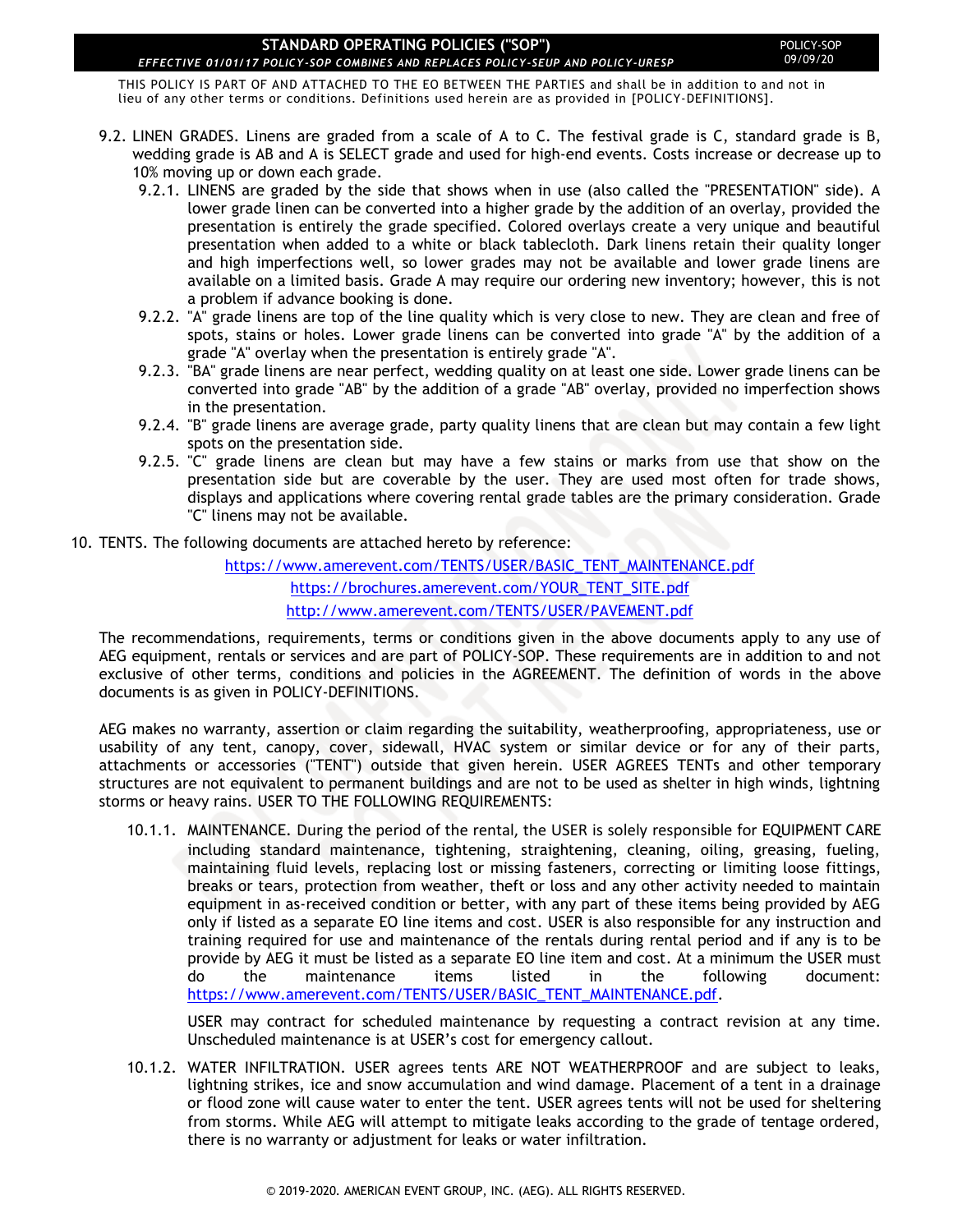THIS POLICY IS PART OF AND ATTACHED TO THE EO BETWEEN THE PARTIES and shall be in addition to and not in lieu of any other terms or conditions. Definitions used herein are as provided in [POLICY-DEFINITIONS].

- 10.1.3. DEFICIENCY NOTICE ("DEFNOTICE"). USER agrees to submit to [defnotice@amerevent.com](mailto:defnotice@amerevent.com) prior to first use a diagram recording any holes, leaks, discolorations, pin-holes, tears, punctures, seam separation, stains or other impacts that may cause tent to be below the grade rented in any tent or tent accessory. USER that agrees without such diagram prior to first use, tent is accepted by USER as-is and as meeting all needs, sizing and quality requirements. No claim otherwise shall be considered after first use. NO CLAIM OF "IMPROPER SETUP, DESIGN, or OTHER" shall be valid after initial use unless a notice has been submitted beforehand as given herein.
- 10.1.4. EVENT SITE. USER shall not change the EVENT SITE setup location or surface from that initially indicated or intended at time of contract without: (a) CONSENT, (b) contract revision and (c) USER notice to delivering warehouse and confirmation appropriate anchoring is available. USER shall purchase the CDW waiver should any such change occur. AEG will attempt to comply with USER's wishes, however, without the required notice USER shall be responsible for any and all resulting costs, damages and liabilities and contract shall be without guarantee, warranty or refund.
- 10.1.5. INSTALLATION STANDARD. Tents are installed according to IFAI STANDARDS and no other standards or manufacturer recommendations shall apply. USER shall not request use or use a tent if not in compliance with IFAI STANDARDS. Tents may not be setup if wind gusts exceed or are forecast to exceed a BEAUFORD rating of 6 (>32 MPH). Staking shall be considered suitable for brief BEAUFORD rated wind gusts of 7 (<39 MPH) under dry soil conditions. Wind kits shall be ordered if additional wind and weather resistance wanted.
- 10.1.6. WEATHER IMPACTS. USER AGREES they are solely responsible for loss of use, resetting, redelivery, correcting damage, disruptions and inconveniences caused by storms or weather, including windblown rain, overflowing gutters, gutter seams, ice/snow/water accumulation, surface or ground drainage, lightning and all other. USER shall allow an appropriate amount of time for delays due to weather and weather impacts. No claim of improper tent or other equipment installation shall be considered. Tents shall have a wind rating as given in SECTION 9: WIND & WEATHER herein. USER shall order "WIND KITS" for installation when potential for storms or winds exist. However, no tent shall be used above a forecast BEAUFORT gust rating above 10 (<63 MPH) or forecast BEAUFORT rating of 7 (<39 MPH) in freezing weather or 6 (>32 MPH) if snow, ice or water logged soil is present. USER is solely responsible for all people, equipment and other items located within or under a tent. USER shall maintain all risk insurance for liability and replacement of all potential loss. No claim of improper installation or materials shall be valid after initial use or if any weather limit above occurs or us forecast within 72-hours of an incident.
- 10.1.7. TENT STRAPS. Tent straps may not be installed at an angle less than  $45^{\circ}$  (or at a distance away from the tent that exceeds the sidepole height. USER is responsible for assuring proper tent anchoring positions straps are available and tent straps are maintained in a tight condition without over-tightening. Tent straps must be kept in tight order to reduce movement in windy conditions. AEG will attempt to comply with USER's wishes, however, if the staking positions provided result in excessive strap angle, the entire installation shall be on a BEST EFFORTS basis and without warranty, guarantee or refund of any kind.
- 10.1.8. NO USE AS REFUGE. All tents must be vacated during severe weather, thunderstorms or heavy wind and are not to be used for refuge.
- 10.1.9. EXCLUSION ZONE. USER AGREES to maintain an "EXCLUSION ZONE" including the tent area and extending outwards 25-feet from any stake, weight or anchor of a tent. The EXCLUSION ZONE shall be enforced for vehicles and other structures at all times and for PARTICIPANTS, PROPERTY and equipment when inclement weather is possible. USER understands that tents are temporary structures that may not be safe in strong winds for PARTICIPANTS or PROPERTY. USER is solely responsible for all damages incurred within the exclusion zone and to inform PARTICIPANTS that violation of the EXCLUSION ZONE is at their own risk, liability and peril.
- 10.1.10. GUTTERING. USER AGREES solid tent guttering shall be used whenever assurance of proper drainage is needed. Vinyl fabric guttering shall be suitable only in those instances where leakage and pooling is not a concern. While proper drainage can provide reasonable assurance against leakage between two structures, AEG is not responsible for weather and in no instance shall leaks or the gutter overflowing be considered AEG's responsibility. USER AGREES to: (a) provide any attachment points requested by AEG, (b) install guttering with the slope(s) and direction(s) recommended by AEG, (c) provide adequate ground drainage for all guttering and (d) install at least one down comer and drain pipe for every 900 square feet of cover surface drained. In TENT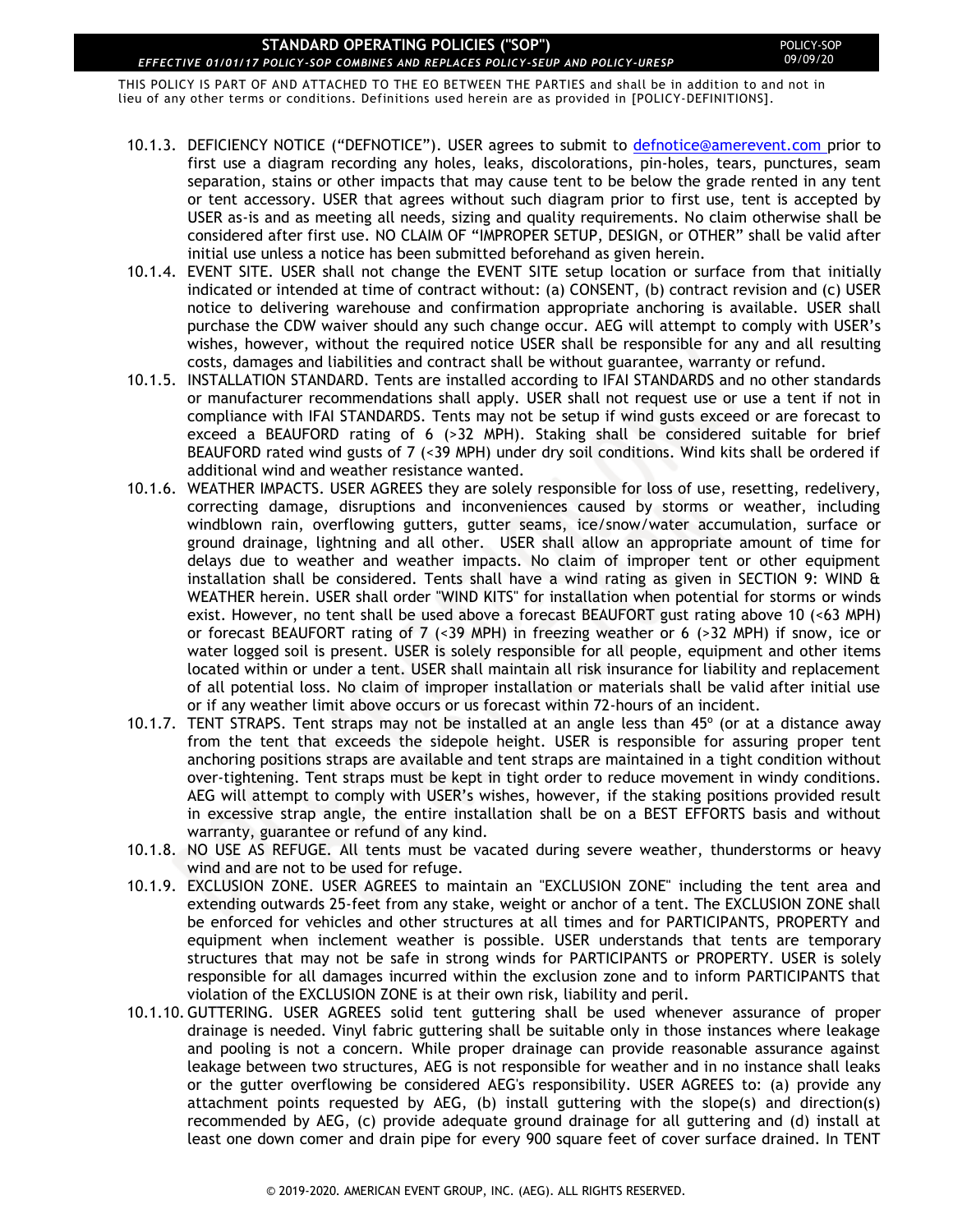#### POLICY-SOP 09/09/20

THIS POLICY IS PART OF AND ATTACHED TO THE EO BETWEEN THE PARTIES and shall be in addition to and not in lieu of any other terms or conditions. Definitions used herein are as provided in [POLICY-DEFINITIONS].

guttering shall not be considered useful for rainfall exceeding 0.25 inch in 9 minutes. Should any condition above not be reasonably met, USER shall have guttering installed with a gutter support. Guttering and downspouts shall not be intended or expected to keep the surface under a TENT dry or as a substitute for TENT flooring. Use of guttering outside these terms shall be equivalent to no guttering. All determinations, calculations and ordering of guttering and accessories shall be done solely by USER with AEG delivering only what is on the EO.

- 10.1.11. TENT FLOORING. Self-draining TENT flooring ("portafloor") can be fit to nearly any surface and around nearly any obstacle and shall be used when mud, water accumulation, slipping or other water related issues are a concern. However, portafloor shall not be expected to maintain dryness in a tent when runoff in any area exceeds  $\frac{1}{2}$ " depth.
- 10.1.12. DRY TENT. A TENT shall only be considered a dry setup when all of the following conditions are met: (a) setup is upon a location that properly drains rainwater such that it can accumulate no more than 1-inch in depth, (b) full sidewall enclosure is installed with a minimum 10% extra for overlapping, (c) proper guttering, down comers and drain pipe is installed, (d) a 6"+ bonded or multi-piece tent floor liner with sidepole attachment cable and attachment grips are used and (e) the "SELECT SERVICE" option has been included and the additional costs paid that it requires for lace-line sealing and pole capping. Use outside these conditions is at USER's full knowledge, understanding, agreement and risk that the setup will not be dry in storm conditions.
- 10.1.13. EXPERTISE. USER agrees they are not tent experts and that AEG may at its discretion act on USER's behalf to substitute any tentage, sidewalls, flooring or carpeting for any product AEG believes better suited to the needs of any installation including quality, safety, availability or other reasons. USER shall not charge USER for such change except by active REVISION and USER shall be entitled only to a refund of the difference in cost between what USER paid and the substituted item(s) cost after all OFFSETS given in the EO are deducted.
- 10.1.14. NON-AEG EQUIPMENT PROHIBITION. USER agrees not to use any private or non-AEG rental: heaters, air conditioners, generators, cooking devices or non-GFI protected electrical equipment in or for tent without CONSENT of AEG. USER understands AEG will not give CONSENT for devices it believes may not meet Fire Code.
- 10.1.15. UPTIME. Tents, tent lighting, tent HVAC, tent flooring and all tent accessories and contents have a 90% uptime warranty except for weather related issue, human related issues and acts of God which have no warranty. Downtime is necessary for maintenance and repairs from use and may occur at any time. There is no adjustment for the 10% downtime.
- 10.1.16. WINTER TENT USE. Tents are temporary structures not intended for inclement weather conditions. No claim may be filed and there is no warranty on tents used in any month that temperatures fall below freezing or when snow or ice is falling or has accumulated. The PARTIES agree the USER is solely responsible for all risks, liabilities, injuries and damages to people, equipment and property for any directly or indirectly weather related incidents. The PARTIES agree the potential for negative impacts increases significantly during winter and freezing weather.

### 11. TENT QUALITY AND GRADING.

11.1. Tents and sidewalls are according to the following scale:

A "A" grade tents are top of the line or "near new" quality which means the tent is bright, crisp, clean and free of spots or stains. Few pinholes, tears or discolorations, all repaired when found. Under 2% of the surface (inner and outer) will have noticeable discoloration or defect.\* Generally a top with under a dozen uses. A 50-100% upcharge is incurred. "A" grade tents may have small leaks around edges and seams LINER The interior of almost any tent can be upgraded to "A" using a linen tent liner. Standard liners, fly liners and swag liners are available. These add \$0.35 to \$.50 a square foot to the cost of a tent but significantly increase the formal appearance. Because grade "A" and "BA" tents are limited availability, if you want a truly formal tent, a liner is often the best means of obtaining it. BA "BA" (or "B+") tents are of nice quality, still bright and clean but may have cleanly patched repairs from previous use damage. Minor spots, holes or scuffing that are sealed. Under 4% of the surface (inner and outer) will have noticeable discoloration or defect.\* Typically used in weddings. A 25% upcharge is incurred if available. "B" grade tents may have small leaks around edges and seams.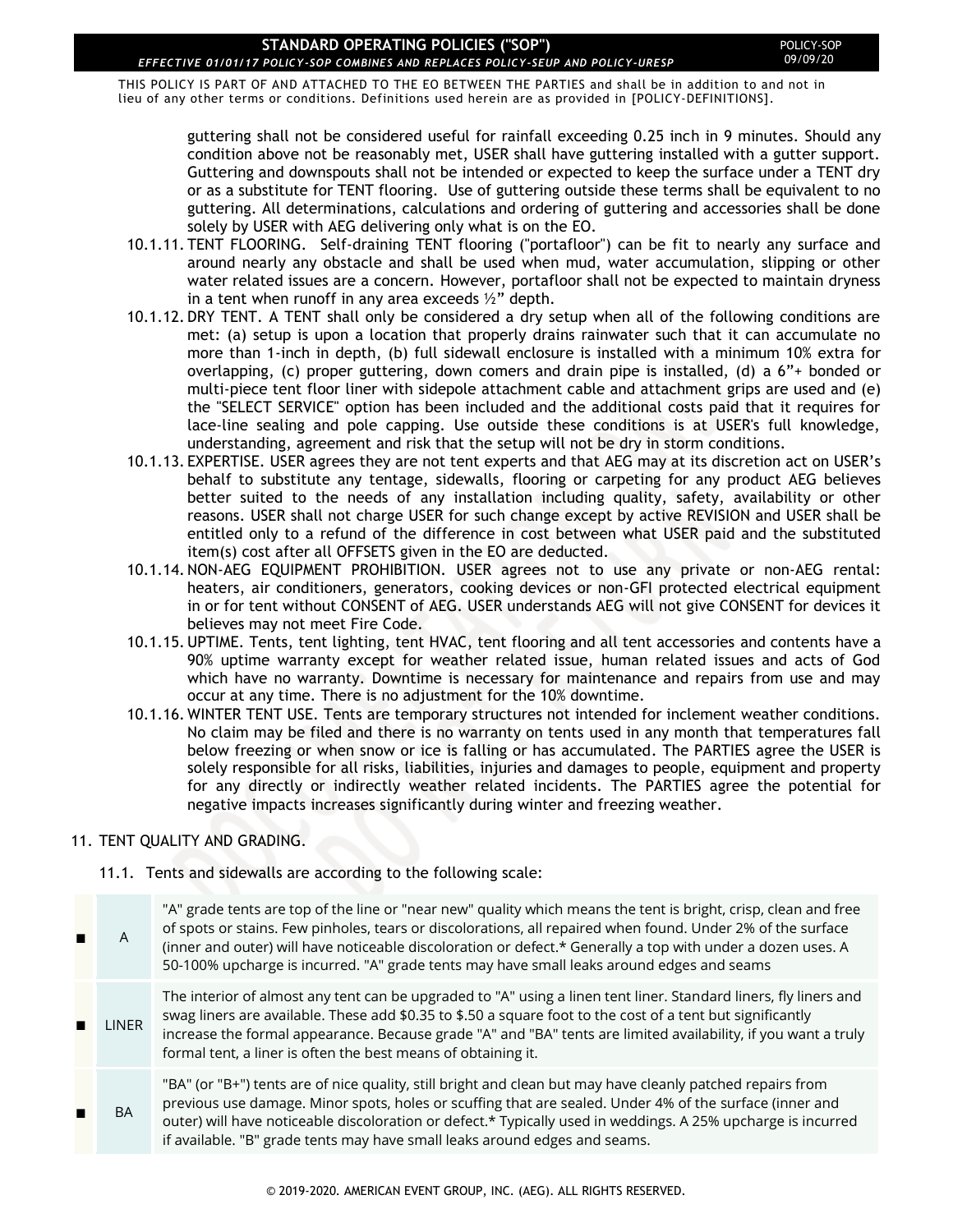THIS POLICY IS PART OF AND ATTACHED TO THE EO BETWEEN THE PARTIES and shall be in addition to and not in lieu of any other terms or conditions. Definitions used herein are as provided in [POLICY-DEFINITIONS].

BB "BB" (or "B") tents are commercial grade, nice but with some color fading and minor scuffing, stains, and repairs may be present. Pin-holes are mostly sealed with filler, repairs with some permanent and a few patches. Up to 10% of the surface (inner and outer) will have noticeable discoloration or defect.\* "BB" grade tents may have leaks around edges and seams that the USER will need to avoid or contain. Typically used for basic weddings, events, business and tent sales. Keep in mind most "defects" can not even be seen in evening light or at night, when most tent receptions occur. Do not be overly concerned about flaws your guests will not see unless perfection is your goal and cost no object. BC "BC" is similar to "BB" grade but typically a bit older with some additional discolorations or spots. May have a number of pin-holes and repairs, some with temporary patching. "BC" grade tents may have leaks around edges and seams that the USER will need to avoid or contain. Typically used for storage, workspace, festivals and tent sales where appearance is less of a consideration.

C "C" is festival grade. These tents are structurally sound but will be faded or have discolorations or spots on them. May have a number of pin-holes and repairs, some with temporary patching. These tents are most commonly used for fairs, animal or equipment storage, auctions or weather protection when appearance is not a consideration. A 10% savings is deducted.

\*DEFECTS may be faded, discolored, dirty, stained, or spotted areas and includes tears, rips, pinholes, patches, repairs and any other factor that makes a tent not new in quality. Locations where poles, pipes or fittings touch tent tops and sidewalls may be discolored or show a darkened streak. This is standard and is usually covered when in use by the pole, pipe or fitting involved and such markings are not DEFECTS and do not count towards discoloration or defect percentages.

- 11.2. As grade decreases discolorations, pin-holes, tears, punctures, seam separation and stains may occur. In grade B or above, these will be repaired as found or reported, either in AEG's warehouses or onsite. The USER is responsible for service call travel and time when issues are not known or reported at setup.
- 11.3. Tent sections come in sunblock and sunlit vinyl. This allows light into the insides of the tent, while limiting excessive heat. Sunblock and sunlit vinyl differences is generally not visible in the evening or at night. Sunlit vinyl will look lighter and more translucent than sunblock in sunlight. This is not a defect.
- 11.4. The USER must always review inventory before being loaded at the warehouse to assure the quality they desire has been ordered. After loading the quality cannot be changed.
- 11.5. UNLESS SELECT SERVICE IS INCLUDED ONSITE REPAIR AND CLEANING WILL OFTEN BE REQUIRED. EXPECT SPOTS, STAINS, PARTICLES, OFF ODORS, LEAKS AND TEARS AS EQUIPMENT IS DELIVERED TO SITE. This is handled by the installation crew before the scheduled turnover time of equipment so you receive the correct tent grade you ordered. Refusal of any utilities or onsite cleaning is acceptance "as-is, where-is" unless order is cancelled pursuant to POLICY-CC.
- 11.6. Event Orders confirmed on a "BEST EFFORTS" basis (tents, tent types, sidewalls, window walls, or clear walls) depend upon inventory and may be grade C or above. BEST EFFORTS events have no quality or availability guarantee unless SELECT SERVICE is included and its additional costs are paid.
- 11.7. Tent DEFECTS include faded, discolored, dirty, stained, or spotted areas and includes tears, rips, pinholes, patches, repairs and any other factor that makes a tent not new in quality. Patched holes shall not be considered defects even when clear patching is used that may allow sunlight through, unless "select quality" is ordered or the patch has come off and water has entered the tent during a rain.
- 11.8. Tent grading information is continually available at [http://tents.amerevent.com/tentgrade.shtml.](http://tents.amerevent.com/tentgrade.shtml)
- 11.9. Tent use is subject to Safe Equipment Use Policy, Tent Quality Standards and Wind Ratings.
- 11.10. Disputes concerning the grade of a tent used may be resolved in USER's favor if photographic evidence supports the claim and the excessive percentage of defect. In any such instance, the resolution shall be the lowering of the paid tent grade by one level and the issuing to USER of an ECREDIT for the difference. A cash refund of the difference shall not be available unless the grade change was required due to known inventory unavailability.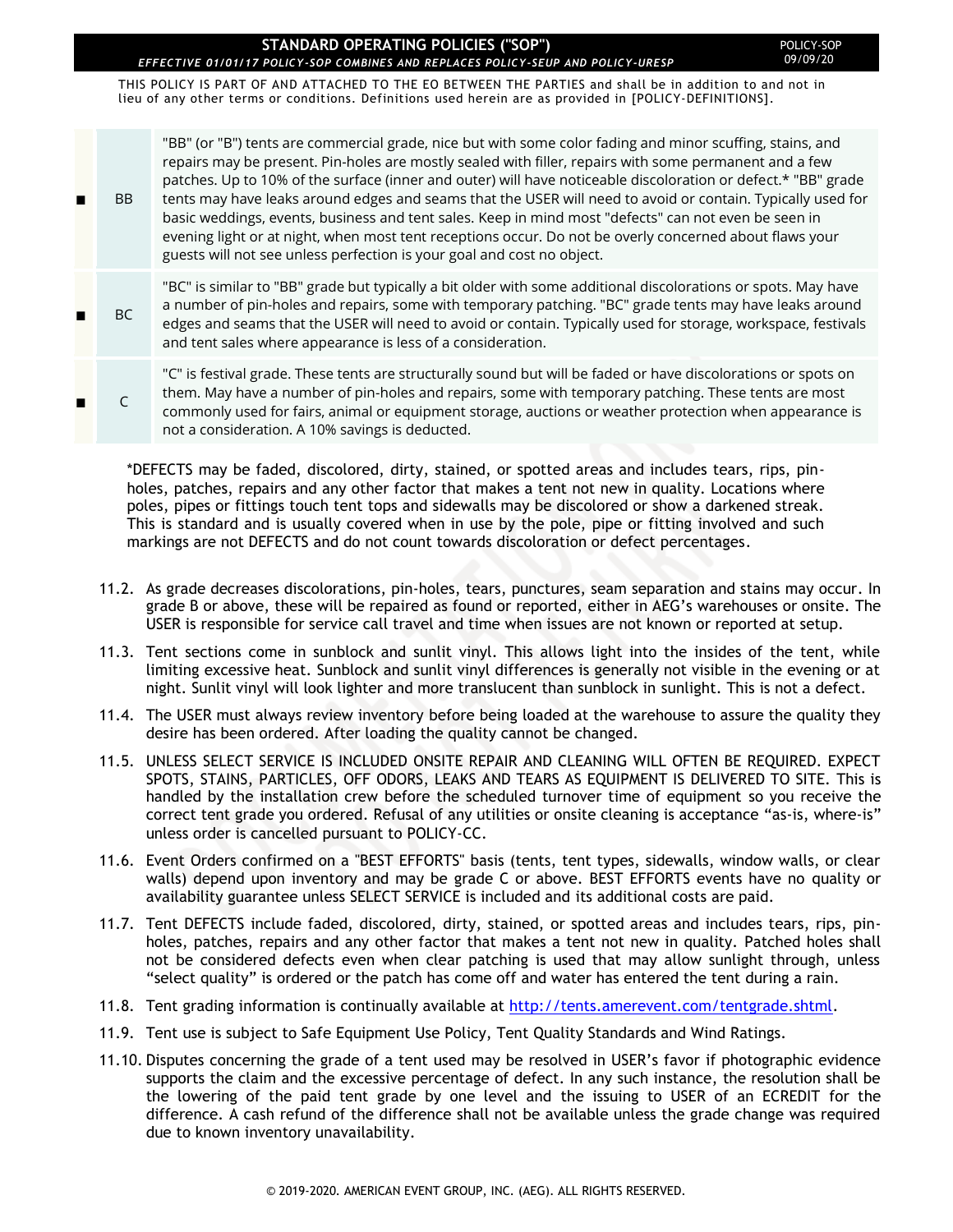THIS POLICY IS PART OF AND ATTACHED TO THE EO BETWEEN THE PARTIES and shall be in addition to and not in lieu of any other terms or conditions. Definitions used herein are as provided in [POLICY-DEFINITIONS].

- 12. TENT LINER, SWAG, FLY LINER, CENTERPOLE DRAPE AND SIDEPOLE DRAPE installation may be cancelled without prior notice as an ERROR if available installation time or staff is not available as determined by AEG. Only basic installation is provided and USER IMAGINEERING shall not determine completeness or add to work required. USER may request adjustment to pole drape to meet their desires however are solely responsible for any costs or damages incurred. The maximum covered height of sidepoles when sidepole drape is in place is 8-ft. The maximum covered height of centerpoles when centerpole drape is in place is 15-ft. No sidepole drape is used when doublewall sidewall is installed. Liners, swags and drapes cannot be installed above other installations that may block installation, cause abrasion or that may heat the material. Such items would be HVAC equipment, wires, cabling, lighting, fixtures and other hardware.
- 13. SIDEWALL. Sidewall may be either installed or not installed and stored onsite for later optional installation by USER at USER's sole cost. Sidewall shall not be rolled up and affixed in an up position when attached to a tent. AEG at its option may replace sidepole drape with double sidewall if AEG determines a better overall presentation results. Double sidewall consists of a standard outside sidewall of any quality and a thinner inside 7-ft+ high sidewall of grade BA or better, suspended from the top down. This may occur if AEG determines available outer sidewall does not meet the contracted grade. Double sidewall shall replace centerpole drape. Addition of double sidewall at AEG option shall be at no additional cost.

### 14. PAVEMENT STAKING.

- 14.1. Asphalt and gravel pavement can be staked, allowing larger tents to be installed on a flat, hard surface. A pilot hole is often drilled into the ground to make hand staking easier or a machine used to drive the stakes. This will punch holes into the pavement and the pavement will often crack and buckle around hole locations and stakes. This is normal and not unexpected. Staking pavement is never a perfectly clean process, but, cold patching is possible and should return the stake locations to good useable condition. Cold patching is noticeable, typically darker in color, not perfectly smooth or level and with some cracking in the paved surface, so should not be authorized where this will be a concern. By authorizing AEG to stake pavement, USER agrees they are solely responsible for all repairs beyond the nominal cold patch asphalt repairs AEG may contract to provide. USER attests to understanding of tent staking and agrees to be solely responsible for all needs. Before and after photographs of typical asphalt staking and patched pavement can be seen at [http://patch.amerevent.com.](http://patch.amerevent.com/)
- 14.2. Concrete pavement cannot be staked, except with expressed written authorization of the owner accepting all damage, repairs and loss (which will occur). Concrete can be drilled; however, repairs can be problematic. Holes are typically filled with black cold patch or expanding concrete (higher cost). Concrete typically does not buckle under stress like asphalt, but can chip off or break in larger pieces. These can be patched, but differences in color, surface smoothness and level are likely. Installation of permanent concrete anchors is recommended.
- 14.3. Stake hole patching involves leveling the surface with a heavy weight, filling the hole with sand to about 6-in below the surface, tamping this firmly and then applying commercial cold patch and smoothing into the surrounding pavement. The resulting patch is permanent.
- 14.4. The photos at [http://patch.amerevent.com](http://patch.amerevent.com/) are examples of common asphalt staking in use, showing expected buckling and what stake holes should look like immediately after repair. There is no warranty or guarantee on patches or the final appearance of patching. Pavement staking and patching is as-is and dependent upon the location conditions. Additional fees may be incurred if atypical (not average) conditions are found when crews are performing the tasks. If the "after" photos are a concern, consider a frame tent. While more expensive and limited to about 50-ft wide without getting extremely expensive, frame tents have no interior poles so provide more available space and can be anchored with weights instead of stakes.
- 14.5. Pavement patching is not warrantied or timing guaranteed. It must be scheduled and this cannot be done after takedown is totally completed. It is usually done on a Sunday, we vehicles are typically not present but may be done anytime suitable to both PARTIES. Neither PARTY may demand a set time unless they wish to perform the task themselves.
- 14.6. No damage to ESITE, PAVEMENT, floors or access ways related to EVENT are warrantied. All repairs are solely the responsibility of USER. Should USER pay AEG for repair services, such repairs shall be basic, nominal and only to the point of returning the item to usability and not to as was or new condition, as determined solely by AEG. This expressly applies to PAVEMENT REPAIRS (as defined) and all surfaces upon which PSL is set or used or into which any anchors are driven to attaching PSL to a surface.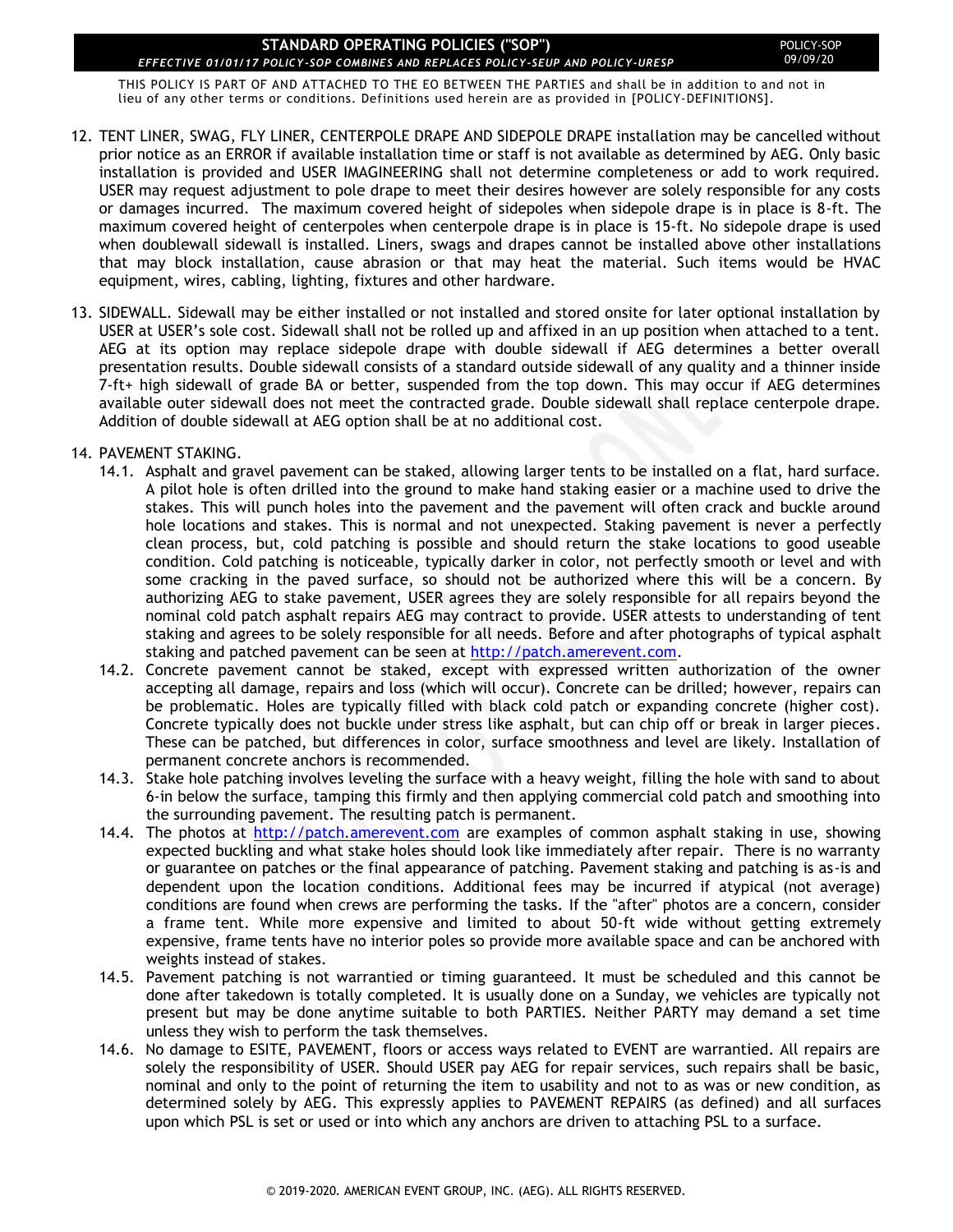THIS POLICY IS PART OF AND ATTACHED TO THE EO BETWEEN THE PARTIES and shall be in addition to and not in lieu of any other terms or conditions. Definitions used herein are as provided in [POLICY-DEFINITIONS].

- 15. EVENT FLOORS are also known as TENT FLOORING, FLOATING FLOORING and PORTAFLOORING are any portable flooring used to cover the ground at an event site. This term also applies to DANCE FLOORS when used outside, when used on grass or soil or when used for any purpose other than primarily for dancing. Common sense and due diligence are required by the USER in site preparation before installation and in actual use of EVENT FLOORS. USER SHALL NOT ATTEMPT TO HAVE EVENT FLOORING INSTALLED ON AN UNEVEN, ROUGH OR UNPREPARED SITE! This will likely result in floor failure, impact everything using the floor and cause everyone's disappointment! All flooring requires a flat, even surface to build upon. Pavement usually works well with minimal preparation requirements. Installation on soil (or grass) has many more requirements. Prior grading, leveling of your site and filling divots with sand may be required. This is solely the USER's responsibility. Grass cutting approximating that of a golf course fairway or green is needed depending upon the type of flooring to be installed. The USER must also install a vinyl tarp over the area where a wood floor is to be installed (laid) and anchor it securely. This marks the area and more importantly protect against warping. Another vinyl tarp must be placed over the flooring (or flooring and carpeting) when not in use to protect it from the weather, if it is not completely under cover (including from blown-in rain). Make sure this happens -- you are responsible for warping, water logging, cracking and any other damage to the floor (and replacements costs can be \$10-\$15 per SF)! The USER's due diligence is required to assure a successful installation. Flooring is expensive, so do not let lack of proper site preparation cause the installation to fail or worse yet add to costs due to flooring damages; 12-X COSTS apply to any damages to flooring. Flooring is exempt from warranty and is installed and used solely at the USER's risk. USER understands that in many cases a properly prepared site is sufficient to meet an event's needs and the costs of flooring can be avoided. Some of the types, appearances, features, benefits, faults, installation requirements and use requirements are as follows:
	- 15.1. PORTAFLOOR is a modular, high-impact polypropylene material that is non-porous and easy to clean. It creates a moisture retention canopy that prevents grass from drying out or overheating. Grass is protected by evenly distributing weight over specially engineered cross braces that provide lateral and horizontal support, minimizing contact with the grass, yet providing multi-directional support without digging into the ground. Internal channels provide for runoff as well as cable runs. Small individual pieces snap together to quickly cover a large area. Portafloor does require prior close cutting of grass for proper use, similar to a golf course fairway. This may require a few weeks advance preparation and multiple cuttings to appropriately cut grass to 0.50-0.75 inches. Portafloor follows the contour of the land, so grading of any uneven or rough surface is recommended so that a flat lay is possible. Drainage should flow away from site --- while portafloor allows for drainage, it can be quickly overwhelmed. PORTAFLOOR is exempt from vinyl tarp moisture barrier and top cover requirements.
	- 15.2. FLOATING FLOOR is a wood floor made by laying standard plywood sheets directly on the ground surface. FLOATING FLOOR does not "float" above the ground and is not built off the ground, it "floats" on top of the ground and moves up and down with the ground's contours. FLOATING FLOOR provides a firmer surface than portafloor and when installed on a properly prepared site, is basically flat. FLOATING FLOOR can be installed on runners to allow for runoff as well as cable runs, however, this is a more involved installation requiring additional labor costs that must be specified and paid for prior to the installation. It is not possible to request this during installation due to the significant additional labor required. FLOATING FLOOR installed on runners does provide an added advantage of a flatter top surface event when the ground level is rough or varies slightly. Runners also provide channels for drainage and for wiring. Cost is about 25% more than a standard FLOATING FLOOR. FLOATING FLOOR can also be installed in offset double layers that will absorb most of any small variations in the ground level while allowing floor sheets to be locked together by screws, preventing separation. Cost is about 50% more than a standard FLOATING FLOOR. It is critical the event site be properly prepared by the USER prior to installation. An uneven or choppy site should be graded level and as flat as possible. Bumps should be removed and divots filled. Grass should be cut to 0.375-0.50 inches, giving a tight, level surface. Prior to floor installation the USER must cover the installation site with a vinyl tarp and anchor it securely. This acts as a moisture barrier (and serve as an installation location guide). AEG can do this for you only if a waiver is signed and the additional materials and labor costs are paid prior to installation. Failure to install the barrier can lead to warping of the plywood sheets, an uneven floor and equipment damage. Proper preparation of an event site for a floating floor can take a month or longer or grass is carefully trimmed shorter over time. The better the preparation, the better the result.
	- 15.3. FRAMED FLOOR is a wood floor laid on top of a wood joist system to raise the floor 2 to 6 inches off the ground, similar to a low stage. FRAMED FLOORS are more forgiving of uneven surfaces, but due diligence in site preparation remains USER's responsibility. Joists are laid on the surface and shimmed as level as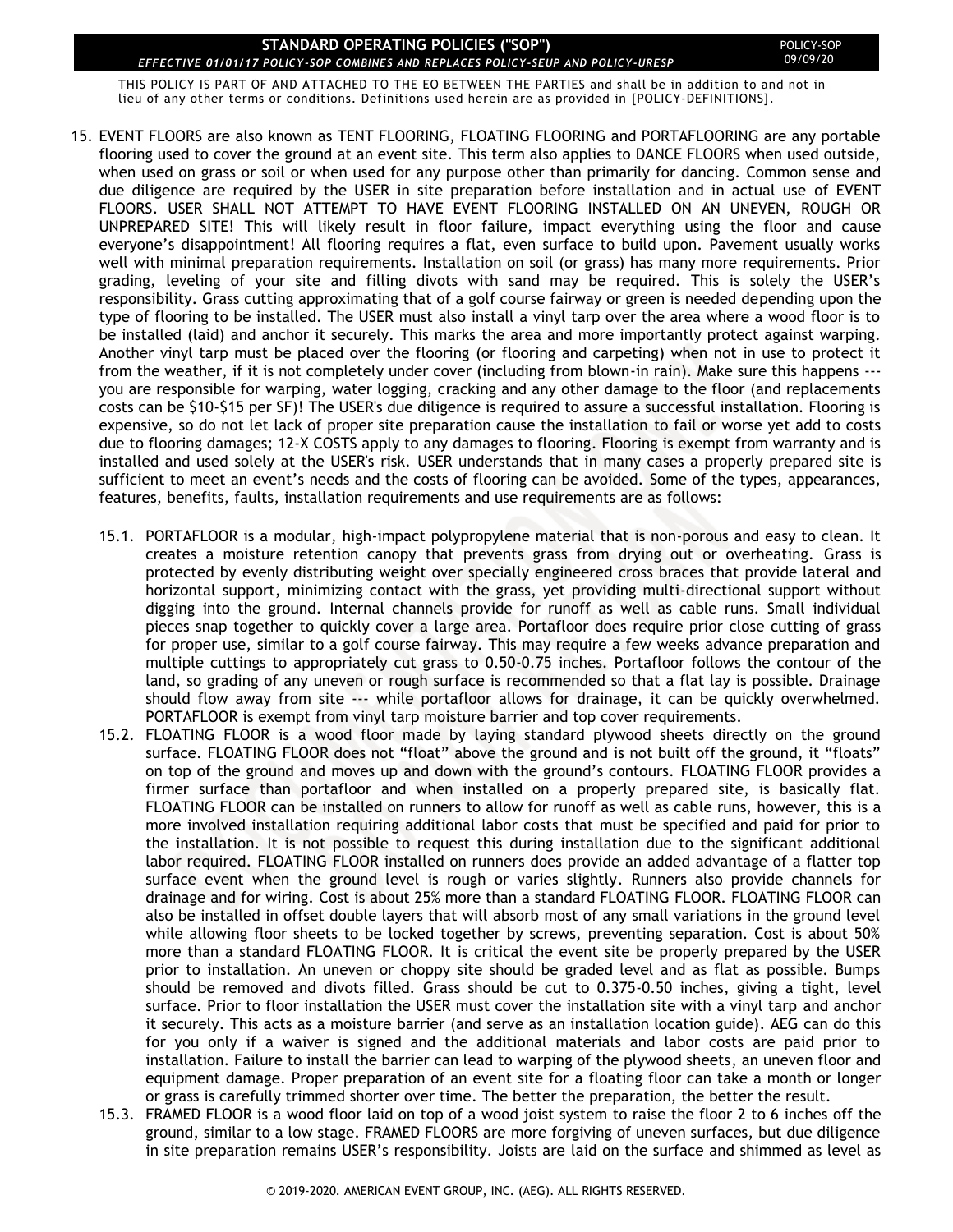THIS POLICY IS PART OF AND ATTACHED TO THE EO BETWEEN THE PARTIES and shall be in addition to and not in lieu of any other terms or conditions. Definitions used herein are as provided in [POLICY-DEFINITIONS].

practical, then a plywood top is installed. Framed floors provide for drainage and for wiring installation. A double layer of plywood (additional cost) provides the best, most level surface possible. Frame floors require reasonably close cutting of grass to 0.75 to 1.00 inches. The most level location is needed, since shimming is only possible within a few inches unless legs or stands are added (additional cost).

- 15.4. TENT FLOOR LINER. A vinyl tent floor liner is used to minimize runoff water intrusion into a tent and direct runoff around the tented area. It may be a bonded (single piece) liner or an overlapping multipiece liner kept in place by carpeting and fasteners or other hardware. Tarp clips are used to attach the liner to a cable mounted to the tent sidepoles at approximately 8" in height. Tent floor liners are effective in keeping approximately 99% of the runoff water out of the tent area when runoff does not exceed 4" in depth. Tents are not to be placed in areas where more than 4" depth of water may occur.
- 15.5. CARPETING. Indoor/outdoor carpeting is often used in tents, however, it is done so with no guarantee of suitability, grade or appearance. The USER MUST exercise due diligence and view any carpet selected for installation in the warehouse prior to ordering. While AEG will use BEST EFFORTS to lay similar pieces of carpeting next to each other, the USER agrees and understands carpeting may be of different shades and textures, further the carpeting in different tents will likely be different. After ordering carpet is provided as-is and installed on a best efforts basis only. Carpeting will come in pieces that must be laid together and may need to be taped on top. Carpeting will have cuts from previous uses that may need to be taped on top. While carpeting can lay reasonably flat it will follow the contours of the land and may show wrinkles, separations, tracked in waste and other impacts to its appearance. Holes, stones and other items located under the carpet may be felt through the carpet by guests. The best appearing carpeting must be laid on a perfectly flat surface with carpet tape and stretched to remove wrinkles. Stretching and taping must be paid for separately and shown as its own EO line item. The USER shall prepare the underlying surface prior to carpeting being laid. On pavement, this includes levelling any bumps and filling any holes with sand or patching material so a flat surface is available. On grass or overgrowth this includes leveling any bumps and filling any holes with dirt or sand and cutting the grass or overgrowth to  $\frac{1}{2}$ " height. In all cases USER must fully prepare site by removing rocks, stones, loose pavement and yard waste, thoroughly sweep area and fill any holes with sand or patching material immediately before carpet setup begins.
- 16. HEATING, VENTILATION AND AIR CONDITIONING (HVAC). Portable HVAC units in temporary structures such as tents are effective but only when properly used and within limited conditions. HVAC equipment includes, heaters, fans, evaporative coolers, misting systems, air conditioners and other related or similar purpose equipment. In a fully enclosed standard white top tent structure with sealed doors: heating is capable of raising ambient temperatures by up to 40 degrees and cooling is capable of lowering ambient temperatures by up to 20 degrees. HVAC shall be without warranty for effectiveness in any application and will be on a BEST EFFORTS basis only. Standard white top tent designs shall be to maintain warm months air temperatures below 85°F and old months air temperatures above 65°F during EVENT TIME. USER must assure all HVAC items are used to assure best results. When cooling is wanted, USER is to keep structure open when not in use during daylight to shed heat. Cleartop tents may not be enclosed during warm months daylight hours and due to the greenhouse effect caused, there are no warrantied on their cooling. Fans in tents are required to provide the most comfortable results.
- 17. GAMES. USER SHALL be responsible for the understanding and conducting the operation of games unless training has been specifically contracted by line item. Written instructions are available for each game; see [http://info.amerevent.com](http://info.amerevent.com/) or the individual game webpage. GAMES shall have an 85% IN-SERVICE TIME, unless a lower value is given in the T/C's or herein.
- 18. RIDES.
	- 18.1. ASSUMPTION OF RISK. All rides and such activities have risk of failure that is assumed entirely by USER. Documented break downs, with integral operating time meters having precedence over all other information. Valid warranty claims shall be reimbursed by E-CERTIFICATE only. The PARTICIPANT is solely responsible for any injury that may occur because of their use of any ride, inflatable or amusement device ("RIDE"). The USER is responsible for assuring PARTICIPANTS comply with this POLICY-SOP.
	- 18.2. SETUP OF RIDES. Rides are usually delivered in the same condition as retrieved from their last use. Dust from warehouse storage, water in seams, dirt and debris are common and expected. It is not practical to double the setup time and labor required so onsite cleaning time is designed into the contract to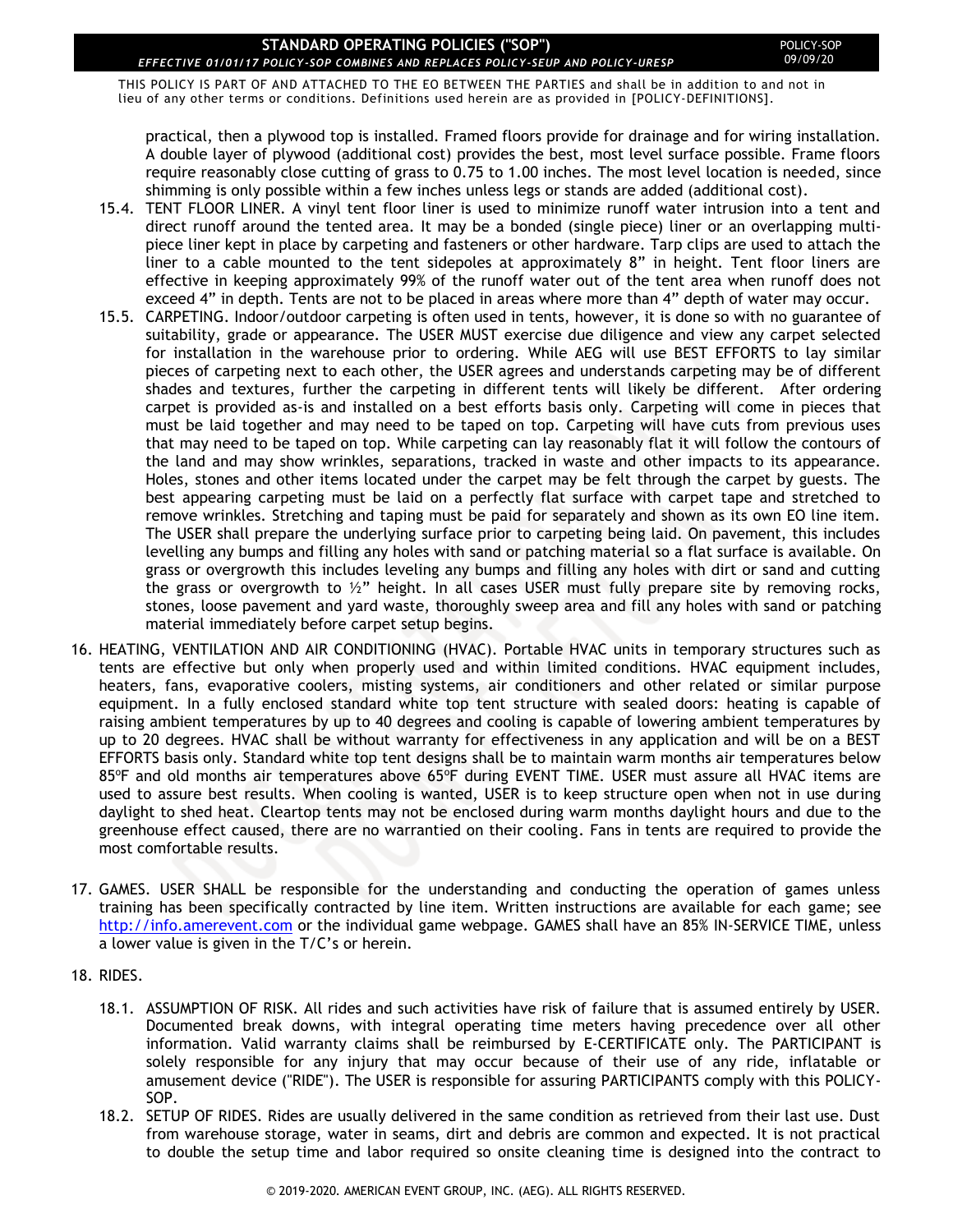THIS POLICY IS PART OF AND ATTACHED TO THE EO BETWEEN THE PARTIES and shall be in addition to and not in lieu of any other terms or conditions. Definitions used herein are as provided in [POLICY-DEFINITIONS].

allow for this prior to the event start time. If USER has agreed to provide setup labor – USER is solely responsible for this cleaning work. USER may request pre-cleaning if wanted or it a tight schedule exists but a pre-cleaning charge of \$100-\$300 per inflatable must be paid (depending upon equipment size and needs).

- 18.3. CLOTHING ON RIDES. No bare feet or sandals without socks shall be allowed on any RIDE, especially mechanical bulls and surfboards. Nylon hose are not socks. No boots, work boots, work shoes or leather shoes are allowed on any RIDE unless so posted. These rules are to protect the PARTICIPANT from cuts, abrasions or other injuries.
- 18.4. USER SHALL download and post the signage available at [http://info.amerevent.com](http://info.amerevent.com/) and shall be solely responsible for fully enforcing each requirement with EVENT PARTICIPANTS. USER may at its option require a waiver be signed by participants (examples available at [http://info.amerevent.com\)](http://info.amerevent.com/) and USER shall be solely responsible for PARTICIPANTS and any issues, complaints, injuries or actions.
- 18.5. RIDES shall have an 85% IN-SERVICE TIME, unless a lower value is given in the T/C's or herein. Only a QEVAL or the LEAD-OP may determine if unsafe conditions exist in any station and his/her decision shall be final. After removing any station (PARTICIPANT position) from service all other available stations shall continue to be useable while not interfering with repairs. RIDES that are INFLATABLE shall have a weight limit of 150-KG (330-LBS) total for all riders present at any time.
- 18.6. ROCKWALL. Rockwall is made available and warrantied on an 80/80 basis or 80% uptime with 80% of stations operational at any time. A lead operator (a trained and certified individual as noted in the operations and licensing manual, "LEAD-OP") must oversee rockwall operation. ROCKWALL SAFETY: No rockwall may be used from 30-minutes before through 30-minutes after any period that wind gusts exceeding 20-MPH are forecast or experienced. USER must have purchased the "FULL DAMAGE & WEATHER WAIVER, 20% DEDUCTIBLE" for any adjustment or reimbursement of loss during any wind related downtime. USER is solely at risk of this loss without recourse. Weight limit is 100-KG (220-LBS) per person.
- 18.7. EUROBUNGEE. Eurobungee is made available and warrantied on an 80/80 basis or 80% uptime with 80% of stations (PARTICIPANT positions) operational at any time. A lead operator (a trained and certified individual as noted in the operations and licensing manual, "LEAD-OP") must oversee Eurobungee operation. Eurobungee will require periodic shutdown for equipment inspection and downtime for replacement of parts at any time. Use of airbags or trampolines to absorb user impact is required, both for normal use and for safety in case of bungee or other equipment failure. Failure of bungee cords may occur and must be expected. Standard replacements cords will be on hand. No more than one user per assembly (user station) at one time. Weight limit is 100-KG (220-LBS) per person. EUROBUNGEE SAFETY: No Euro-bungee may be used from 30-minutes before through 30-minutes after any period that wind gusts exceeding 25-MPH are forecast or experienced. USER must have purchased the "FULL DAMAGE & WEATHER WAIVER, 20% DEDUCTIBLE" for any adjustment or reimbursement of loss during any wind related downtime. USER is solely at risk of this loss without recourse. There have been no reported injuries in the years AEG has operated Euro-bungees.
- 18.8. MECHANICAL: BULLS, SURFBOARDS, CANS, RAMS, HUMAN ROULETTE and all similar RIDES ("MECHANICALS") have an 80% IN-SERVICE TIME and must be periodically, including turning power OFF. MECHANICALS have motor thermal protection devices that will shut down the bull if used too heavily. WEIGHT LIMIT: The weight limit for MECHANICALS is 100-KG (220-lbs) per person, however, riders of lesser weight may cause periodic shut downs in heavy use. Thermal shut down periods are not warrantied. MECHANICAL BULL HORNS: Mechanical bull horns may or may not be present, without guarantee or warranty. If present, riders shall be warned by USER not to hold onto or grab horns while riding or falling from mechanical bull or ram and USER shall be responsible for repair or replacement cost should damage occur.
- 18.9. WIPE OUT. The wipe out game has a traveling arm that impacts players to knock them off pedestals. This impact device will require adjustment each round and replacement of bonding tape and other repairs to keep in safe operating condition. Due to articulation and impact, the arm should not be expected to be straight but vary as the game and game speed progresses. It is understood all are mandatory requirements for participant safety. USERs are not to circumvent any safety feature or any function or attempt to stiffen traveling arm that may in any way result in increased danger to participants. The weight limit is 100-KG (220-lbs) per person.
- 18.10. CLEAN POWER. USER must provide an unused 15A 120VAC circuit with minimum voltage of 110VAC at point of use and plug-in access no more than 50-ft from the ride control box. A minimum 12-ga grounded extension cord must be used. Uses of other devices on the same circuit will cause voltage drops and spikes that will trip the ride CPU reset and thermal overloads. Power trips, overloads and shutdowns are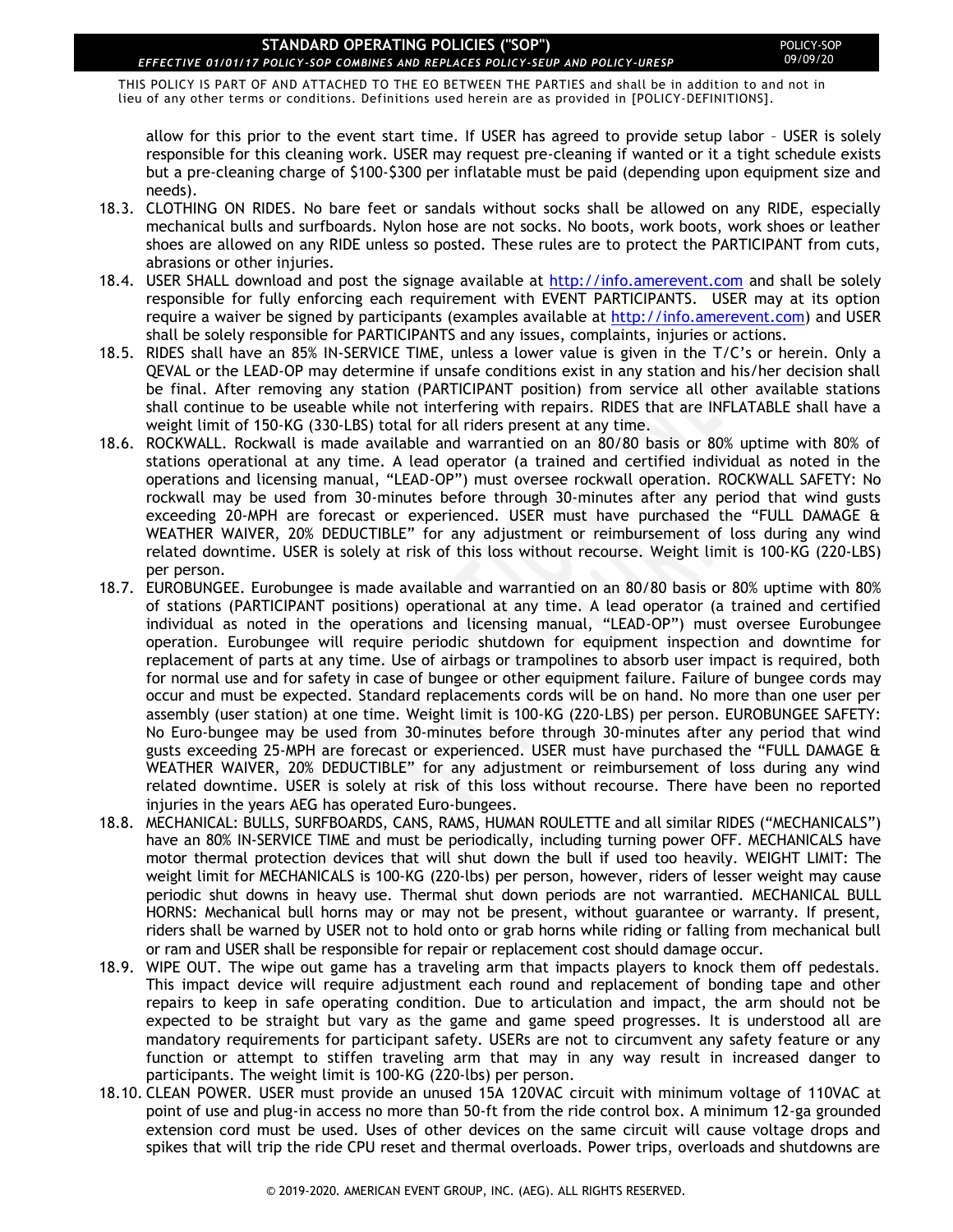THIS POLICY IS PART OF AND ATTACHED TO THE EO BETWEEN THE PARTIES and shall be in addition to and not in lieu of any other terms or conditions. Definitions used herein are as provided in [POLICY-DEFINITIONS].

not warrantied and USER is responsible for any damages improper power supply causes. If clean, continuous power is not available but a 15A otherwise unused circuit is, USER will lease an appropriate SOLA power conditioner from AEG (or functional equivalent) for ETIME.

- 19. CASINO EQUIPMENT. It is unlawful for casino equipment to be used without a proper license in any activity that involves a risk of loss as defined by regulatory agencies or in any method contrary to local law. Without permits and full compliance with law, no gambling or exchange of cash for play may occur ANYWHERE ON THE EVENT SITE, either in private or public. USER's failure to control PARTICIPANTS and maintain compliance shall be deemed an immediate DEFAULT and AEG may immediately quit any or all performance without recourse. Regardless of quit or continued performance, violation of this provision shall cause USER's payments and security deposit to be forfeited as liquidated damages. USER and PARTICIPANTS shall in no way expose AEG to seizure or forfeiture of AEG's assets or subject workers or entertainment contractors to arrest or fine.
- 20. MINI-BULB DECORATIVE LIGHTING is warranted for 90% functionality. Attached theme décor lighting is warrantied for 80% functionality and attached backdrop lighting is warrantied for 75% functionality.
- 21. POWER, FUEL AND LIGHTING. The USER is SOLELY responsible for assuring adequate, continuous power that meets all local codes. AEG does not make this assessment for USER. This includes having proper fused box connections, power connectors, extension cords, batteries and all other power needs ready upon the equipment's arrival. Separate, unused 120V 20A fused circuits (not just outlet plugs) are needed within 100-ft of equipment placement or distribution sub-panels and distribution cords required. No cord thinner than 12-ga may be used on rides and properly size wires required for all other connections to prevent excessive voltage loss. PRIVATE GENERATORS may NOT be used to power PROPERTY unless installed and insured by a certified electrician and ALL power take-offs on the generator have the proper adapters provided. The generator power capacity must be at least 150% of the anticipated power draw. USER is responsible for all fuel and oil and for batteries for all battery powered devices except if battery eliminators are included. USER must have at least one full 5-gallon container of generator fuel (gasoline or diesel depending upon genset to be delivered) onsite during all generator operating times. After dusk, the ESITE must be lit to meet local code.
- 22. DANCE FLOORS. The USER AGREES not to allow a dance floor to get wet at any time. Spills and other liquids coming in contact with dance flooring shall be wiped up immediately. Dance floors may not be used outdoors unless specifically designed for outdoor use. Use outdoors is BEST EFFORTS only and may result in uneven presentation and is always subject to ground moisture warping. Use of underlayment and ground cloth is required for use not on pavement and recommended for any use outdoors. Double underlayment provides the highest quality of presentation when not on payment. In case of potential exposure to inclement weather, USER shall assure the flooring shall be covered with a waterproof tarp regardless of other cover.
- 23. STAGING. Live loads on rental staging shall not exceed 50-lbs per square foot. Live loads on rental rotating staging ("ROTOSTAGE MAX LOAD RATING") shall not exceed the lesser of: 20-lbs per square foot of rotostage or the drive motor load rating. Staging load rating is based upon evenly distributed load. The USER is responsible for assuring load spreaders are in place if an uneven, compact, or footed load is to be placed on staging.
	- 23.1. ROTOSTAGE sizing is as given in the ROTOSTAGE INFORMATION & CAPACITIES table on [https://www.rotostage.com.](https://www.rotostage.com/) All dimensions are +/-5%, no exact measurement is given or guaranteed and the RENTER is responsible for taking exact measurements as needed to meet their needs. The RENTER shall have the ROTOSTAGE installed prior to building any adjacent structures so that their exact needs are known and build accordingly.
	- 23.2. ROTOSTAGE loads are based upon evenly distributed load and a load that correctly follows the stage undercarriage supports direction. When rotating a vehicle or piece of machinery that has a width less than 75% that of the rotostage, the maximum load must be adjusted as follows: ROTOSTAGE MAX LOAD RATING x (LOAD SF/ROTOSTAGE SF) x 125%. Load spreaders may be added to increase capacity by distributing weight. While AEG's no-fault warranty will apply to any use where good-faith estimates of load occurred and where AEG's specs are followed, no other guarantee or warranty is given and only the REDO provisions apply.
		- 23.2.1. ROTOSTAGE has a maximum use cycle of 8 hours per day, although the unit may be used up to 12-hours per day without additional charge but with no warranty and with USER responsible for any damages that occur. Use cycle is cumulative over the entire period of rental, i.e.: if used 12 hours one day, only 4 hours is warrantied on the next. ROTOSTAGE use outside the contracted rental period counts against the period of contracted use.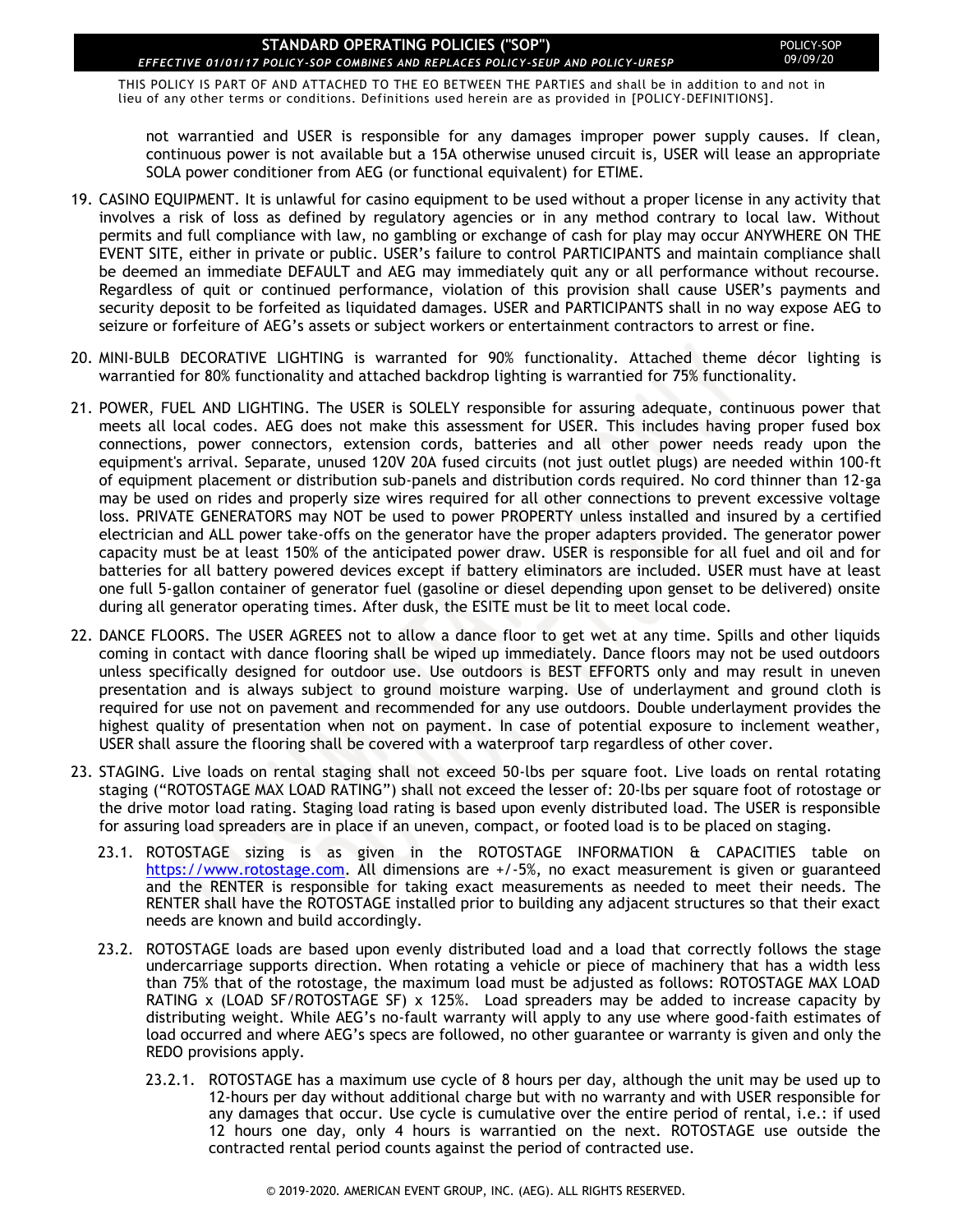### **STANDARD OPERATING POLICIES ("SOP")**

THIS POLICY IS PART OF AND ATTACHED TO THE EO BETWEEN THE PARTIES and shall be in addition to and not in lieu of any other terms or conditions. Definitions used herein are as provided in [POLICY-DEFINITIONS].

- 23.2.2. Unless USER has paid for onsite maintenance, USER is responsible for daily maintenance checks on a ROTOSTAGE including: checking for proper lubrication, adjusting leveling bolts, tightening hold downs, tightening set screws, resetting and securing shaft keys, inflating tires as required and tightening stage deck screws.
- 24. AUDIO VISUAL EQUIPMENT. Audio visual equipment must be individually line itemed. Packages are preset and substitutions are not allowed (any additional or different equipment wanted must be individually ordered and line itemed. USER must review equipment ordered prior to contracting to assure their needs are met, there is no adjustment or dispute for incorrect items ordered or misunderstanding equipment and its abilities.
- 25. EQUIPMENT RETURN AND DAMAGES. USER AGREES to inspect event site before AEG'S departure and confirm in writing all PROPERTY has been returned. USER AGREES for the period from leaving AEG's warehouse until its return to AEG's warehouse:
	- 25.1. USER is solely responsible for the return of all PROPERTY in a condition equal to that of when it arrived and repair or replacement of PROPERTY damaged or lost by improper use, vandalism, theft, weather or other means;
	- 25.2. USER shall make every reasonable effort to prevent damage and loss;
	- 25.3. USER SHALL return PROPERTY to AEG and cover all costs required including payment of additional rent at the rate of 3X-DAYRATE for each day or part thereof equipment is not returned to AEG after the contracted EVENT TIME;
	- 25.4. USER AGREES to pay AEG 12X-DAYRATE for any PROPERTY not returned after 15 days of end of AGREEMENT.
- 26. NON-INTEGRAL DECORATIVE ATTACHMENTS (DECAT) includes decorative items and items such as designs, buckles, knobs, fasteners, handles, bull horns, paint, lettering, appendages and all other parts that are not integral to the operation or function of the EQUIPMENT to which it is attached. An item is not integral if its presence is not required, replaced in function or purpose, or worked around so that EQUIPMENT remains within its guaranteed uptime. The PARTIES agree DECAT is not warrantied and no dispute may be made based upon it.
- 27. USER SHALL maintain proper security and crowd control over the event to minimize any potential for loss.
- 28. FOODSTUFFS & PROGRAM SUPPLIES are not returnable or refundable.
- 29. MAXIMUM ATTENDANCE LIMITS. USER AGREES PROPERTY shall not be over-loaded, over-used or abused during the event and to assure compliance with all postings. USER AGREES overloaded PROPERTY shall be shut down without notice or recourse.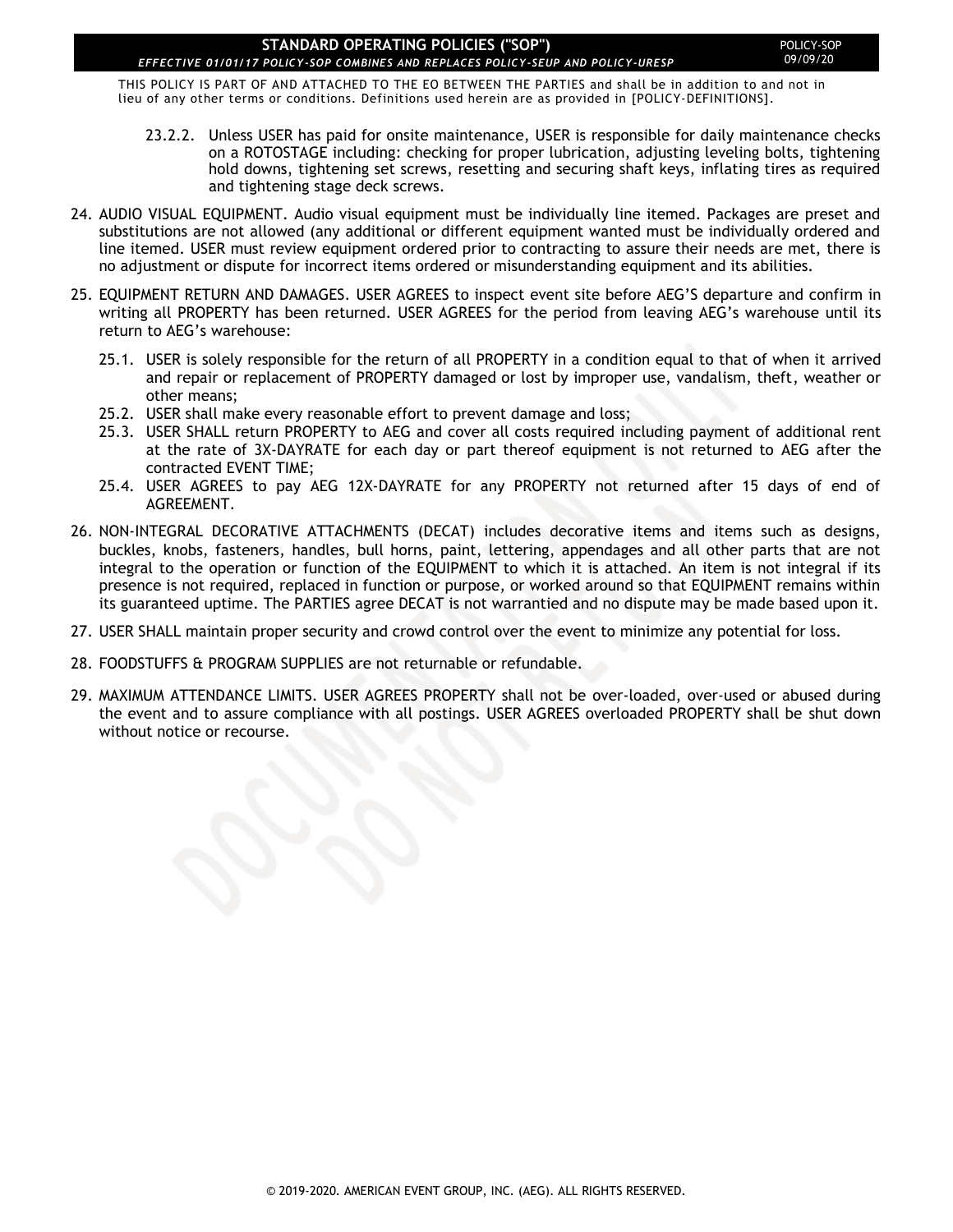THIS POLICY IS PART OF AND ATTACHED TO THE EO BETWEEN THE PARTIES and shall be in addition to and not in lieu of any other terms or conditions. Definitions used herein are as provided in [POLICY-DEFINITIONS].

# <span id="page-20-0"></span>SECTION FIVE. DELIVERY & RETURN.

DELIVERY means both delivering PSL to and retrieving it from the ESITE. AEG acts only as USER's agent to secure ICS for DELIVERY such is separate from PSL cost. DELIVERY AND RETURN times are estimates, not guaranteed and subject to change as AEG or ICS require. DELIVERY is from ship point and the warehouse specified in the EOS.

DELIVERY is to event address on EO and if none, to USER address. USER is solely responsible for all costs and consequences of inaccurate delivery address. DELIVERY includes all time from PSL leaving warehouse until its return excluding event time (ETIME), setup and takedown time. ESITE arrival time is an estimate and USER is to plan for travel and delays and not schedule labor based upon it. For tent installations under 5,000 SF, ESITE ACCESS must be available 3-days before the EDATE for tent installations over 5,000 SF, ESITE ACCESS must be available at least 5-days before the EDATE or if longer, as determined by AEG with notice given USER 20+-days in advance. There is no guaranteed or contracted delivery time other than PSL shall be ready by the ESTIME. Overtime (OT) DELIVERY is only as specified in Additional Agreement Points (AAP) section. DELIVERY means the transporting of PSL to the ESITE, unless USER has paid for ONSITE services, USER is responsible for removal from the transport vehicle, all preparation and cleaning, all setup, all operating and supervision services, all takedown and all reloading onto the transport vehicle and such shall be also known as DROP-OFF ONLY. USER shall inspect items prior to and upon DELIVERY or accepts as-is and preparation, repair and cleaning of PROPERTY may occur on ESITE. USER shall sign the EO delivery acceptance during setup, if any such service provided by AEG, that lists any ERROR or OMISSION or within 24 hours of delivery submit a DEFNOTICE noting all ERRORS and OMMISSIONS, else accepts all PSL as-is. Retrieval from ESITE after event end (EEND) is without guarantee or warranty and shall typically begin within 24-hours excluding Sundays and Holidays plus an additional 24-hours for each 125 miles or part thereof. This may be extended due to weather, prior notice or emergency notice, as determined by AEG. If more than 200 miles must be travelled round-trip, retrieval is on a best efforts basis only and shall consider expected road and weather conditions for all of trip, all as determined solely by AEG. USER shall remain responsible for the return, protection and care of all PSL OR RENTALS until retrieval and return is completed or shall pay replacement costs as determined solely by AEG at an amount not to exceed 12X-DAYRATE (defined) --- REGARDLESS of reason, circumstance or justification. USER shall make every reasonable effort to protect PROPERTY and shall immediately contact AEG for instructions if any situation develops or is forecast that may negatively impact PSL. Unless expediting costs are paid, 20+ days are required for delivery, shipping and handling else PSL is provided on a BEST EFFORTS basis only. AEG shall notify USER by email of any condition that may or will require rescheduling as soon as it becomes known to AEG. COMMON CARRIER ITEMS: Items shipped by common carrier shall be by the method specified and paid for by USER. USER shall: return items in the same shipping containers as received, pay all costs of return, and ship such that AEG received return within 7-days of EEND. AEG is not responsible for carrier's delays. USER shall be responsible for additional rent if late in returns. Items damaged, stolen, lost or late more than 15-days shall be purchased by USER at 12X-DAYRATE.

# <span id="page-20-1"></span>SECTION SIX. REPORTING.

DELIVERY ERRORS AND OMISSIONS: The USER must sign the delivery sheet as soon as the equipment is delivered, reporting any issues in the Errors and Omissions (E/OM) box. If USER fails to do this or is not available, all items are delivered as-is and without warranty. REPORT SHORTAGES AND PROBLEMS IMMEDIATELY. If during the setup process problems are found, they must also be reported in the E/OM box on the delivery sheet. If setup has been completed and no AEG crew remains, report issues immediately to [defnotice@amerevent.com](mailto:defnotice@amerevent.com) or by voicemail to voicemail toll-free to 888-849-2882 x0. This report must be submitted so that AEG has the IMMEDIATE opportunity to correct problems, substitute items, protect equipment and minimize damage. This must always be within 24-hours of setup completion. Unreported items are only adjustable if confirmed by the AEG delivery or setup crew. Reporting shall include the naming of each specific item of issue and its specific fault(s).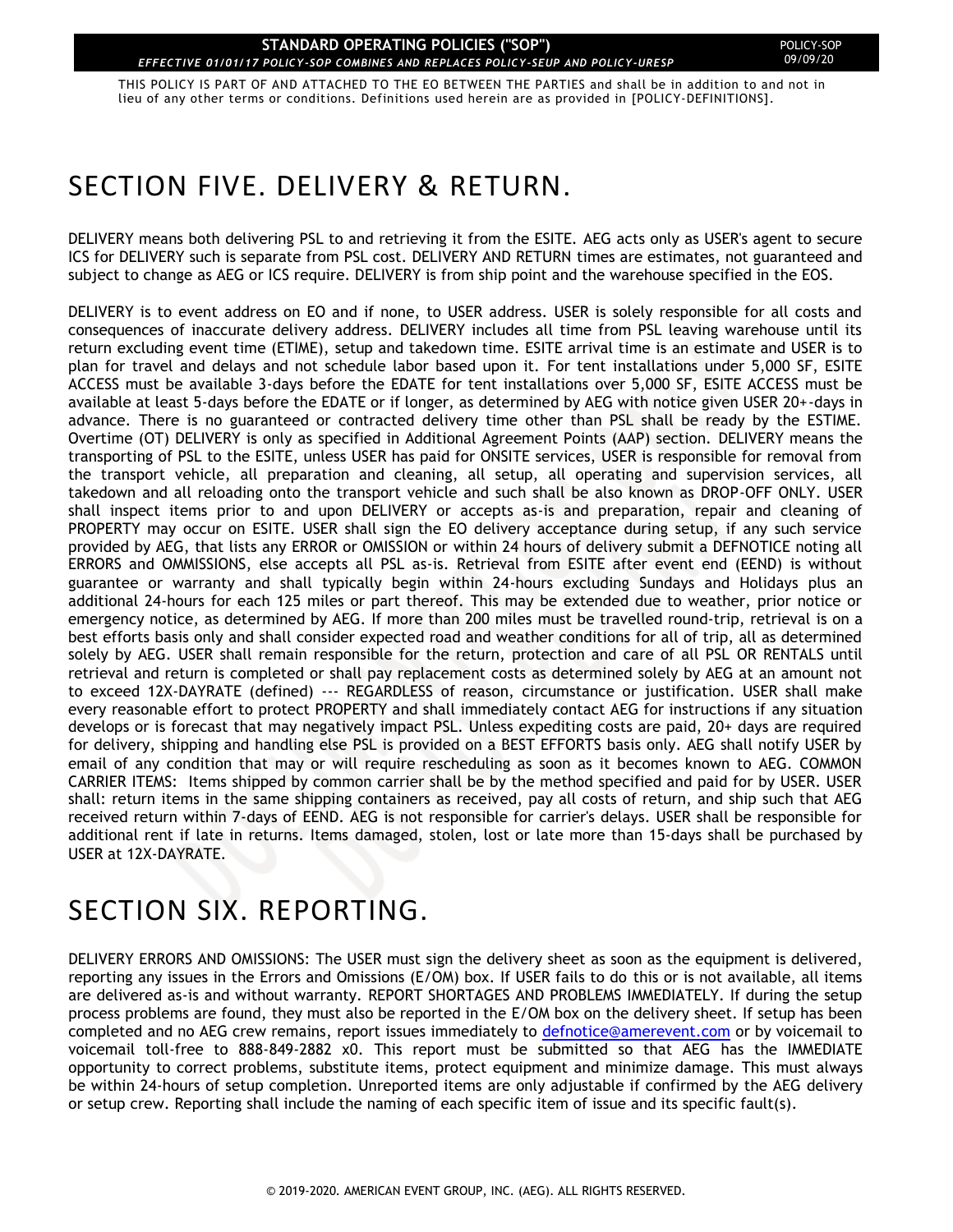THIS POLICY IS PART OF AND ATTACHED TO THE EO BETWEEN THE PARTIES and shall be in addition to and not in lieu of any other terms or conditions. Definitions used herein are as provided in [POLICY-DEFINITIONS].

SITE MAP AND INSTALLATION GUIDE. The USER is to provide their local warehouse with a site map and installation guide 7+ days before EDATE. It is to show the event site, equipment locations, utility locations (connection points and buried or overhead lines), access points and requirements and any other barriers to installation. Power connections must be within 100 feet and delivery points must be within 150 feet. Provide the CORRECT event address. Disclose all road closures and obstructions between your site and our warehouse. Show WHERE and WHEN items are to be delivered, unloaded, placed and reloaded. Verify everything will fit - AEG does not do this for you.

FOR DELIVERY EMERGENCIES the USER is to use the contacts given in their EO confirmation. REPORTING is not the same as NOTICE. NOTICE requirements are given in the T/C's and in POLICY-DEFINITIONS.

### <span id="page-21-0"></span>SECTION SEVEN. SAFETY, PERMITS & COMPLIANCE.

SAFETY. USER shall follow all safety and regulatory requirements and all recommended signage, warnings, restrictions, set-backs and exclusion zones in this [POLICY-SOP].

TAXES, PERMITS & REGULATORY. USER is responsible for all taxes, permits, regulatory compliance, costs and penalties regardless of subcontracting to AEG or others or contrary requirements. AEG may quit event without refund or recourse rather than perform any unlawful act. USER must contact their local regulatory agencies and understand all local requirements and equipment required and either supply or order all such items from AEG. AEG is responsible only for supplying equipment and services specifically listed on the event order with no responsibility for determining needs. AEG's assistance in securing permits for USER does not infer or transfer responsibility for meeting permit requirements to AEG.

### <span id="page-21-1"></span>SECTION EIGHT. OTHER USER RESPONSIBILITIES.

The EVENT belongs to USER and AEG acts solely as USER's agent in providing PSL for it. USER is responsible for: all EVENT planning and the accuracy, contents or deficiencies of all orders; for all participants and ESITE; for safe equipment use, and for EVENT name and promotion.

TRANSFER OF CONTRACT. The EO is transferrable to another party only with the written consent of all PARTIES (original and transferee) and only if all T/C's are met and payments made, else the transfer contract is void and original returns to full force and effect. The USER is responsible for assuring the completion of any contract transfer, including all payments, else complete those requirements themselves. As such the original contractee (original USER) acts as the co-signor or guarantor of any transferee.

NO AUTHORITY OF AGENTS. All PARTIES understand and agree that no AGENT of any PARTY may alter any requirement or procedure required in the EO or any attachment or any AEG standard practice except if authorized by duly signed power of attorney. This includes, but is not limited to, the fact that no AEG employee, contractor or volunteer can alter the contract or event requirements, responsibilities or liabilities unless duly authorized and no claim to the contrary by any PARTY shall be valid.

USER LABOR. If USER is responsible for providing any labor as shown in the EO's Event Labor Table, AAP Section or otherwise, USER's labor shall be able, suitable and capable of performing the work needed. No one under 18 years of age, incapable of lifting 50-lbs, or registered as a sex offender shall be used. Should USER fail to provide the required and suitable labor, USER shall compensate AEG for all missing labor at undiscounted double overtime rates as listed in Section 3 or this POLICY-SOP and no claim any reason related to time shall be valid.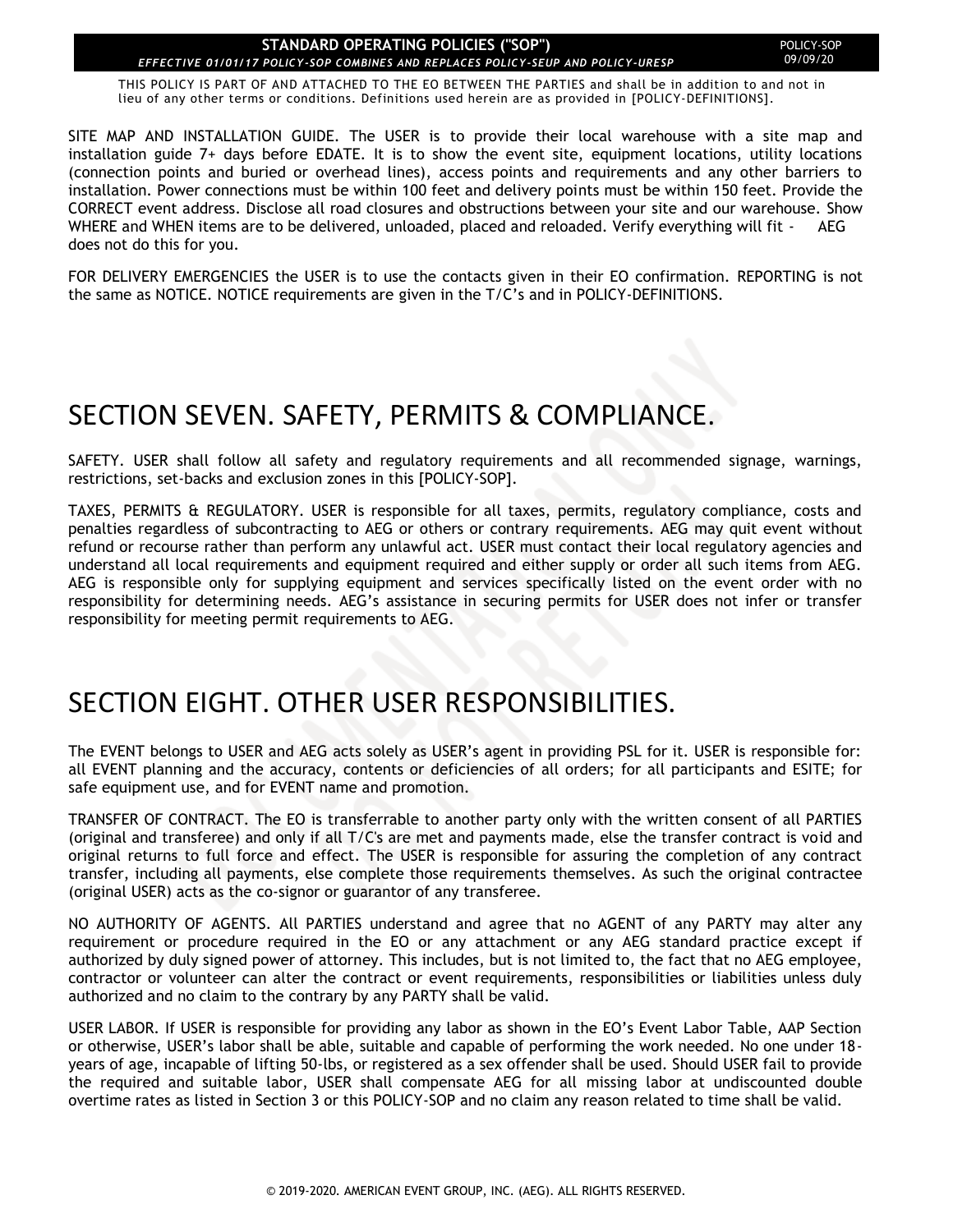THIS POLICY IS PART OF AND ATTACHED TO THE EO BETWEEN THE PARTIES and shall be in addition to and not in lieu of any other terms or conditions. Definitions used herein are as provided in [POLICY-DEFINITIONS].

DUE DILIGENCE. USER is solely responsible for DUE DILIGENCE. Their EVENT belongs to the USER and no one else. AEG assumes no responsibility for knowing what USER wants or assuring they receive it. AEG has no responsibility for: (1) knowing what USER wants or assuring they receive it, or (2) reminding USER of DUE DILIGENCE needs or arranging such for USER. DUE DILIGENCE is a defined contract term that includes at a minimum: (1) USER's viewing of equipment in any AEG warehouse prior to contracting and in the AEG delivering warehouse 10+ day before loading for delivery to ESITE; (2) USER's full understanding of the grade, appearance, sizing, and appropriate use of the equipment they are renting; (3) USER's request for and receiving of appropriate training for any task USER is responsible for (including all tasks prior to, during or subsequent to event) and USER must documentation such training; (4) USER's direct verbal communication with the delivering warehouse (and not a sales office) 10-15 days before EDATE to confirm all PSL needs, times and ESITE location, and (5) emailing a SITEMAP to DWHSE 10+ days before EDATE.

USER agrees DUE DILIGENCE is absolutely necessary for a successful outcome and USER agrees: (1) DUE DILIGENCE is solely their responsibility and absolutely necessary for a successful outcome, (2) failure to exhibit DUE DILIGIENCE is acceptance of PSL as-is and as meeting all expectations, without any warranty or recourse and (3) failure to meet DUE DILIGENCE requirements makes USER solely responsible for damages, lack of performance and all additional costs directly or indirectly incurred as a result.

USER COSTS AND LIABILITIES. USER is solely responsible for all costs and liabilities related to their event. This includes, but is not limited to: all costs of USER provided property, services and labor and all costs of property services and labor provided by others in addition to or in lieu of AEG providing such AEG is responsible to USER only as provided in the AGREEMENT and its ATTACHMENTS.

USE WAIVERS. USER is responsible for the cost of USE WAIVERS *(as defined)*.

MAINTENANCE. USER agrees to maintain all RENTALS during the RENTAL START until their return. This includes the periodic lubrication of moving parts, the adjustment of tent straps and sidewalls and the immediate removal of any accumulation of ice, snow or water from tents.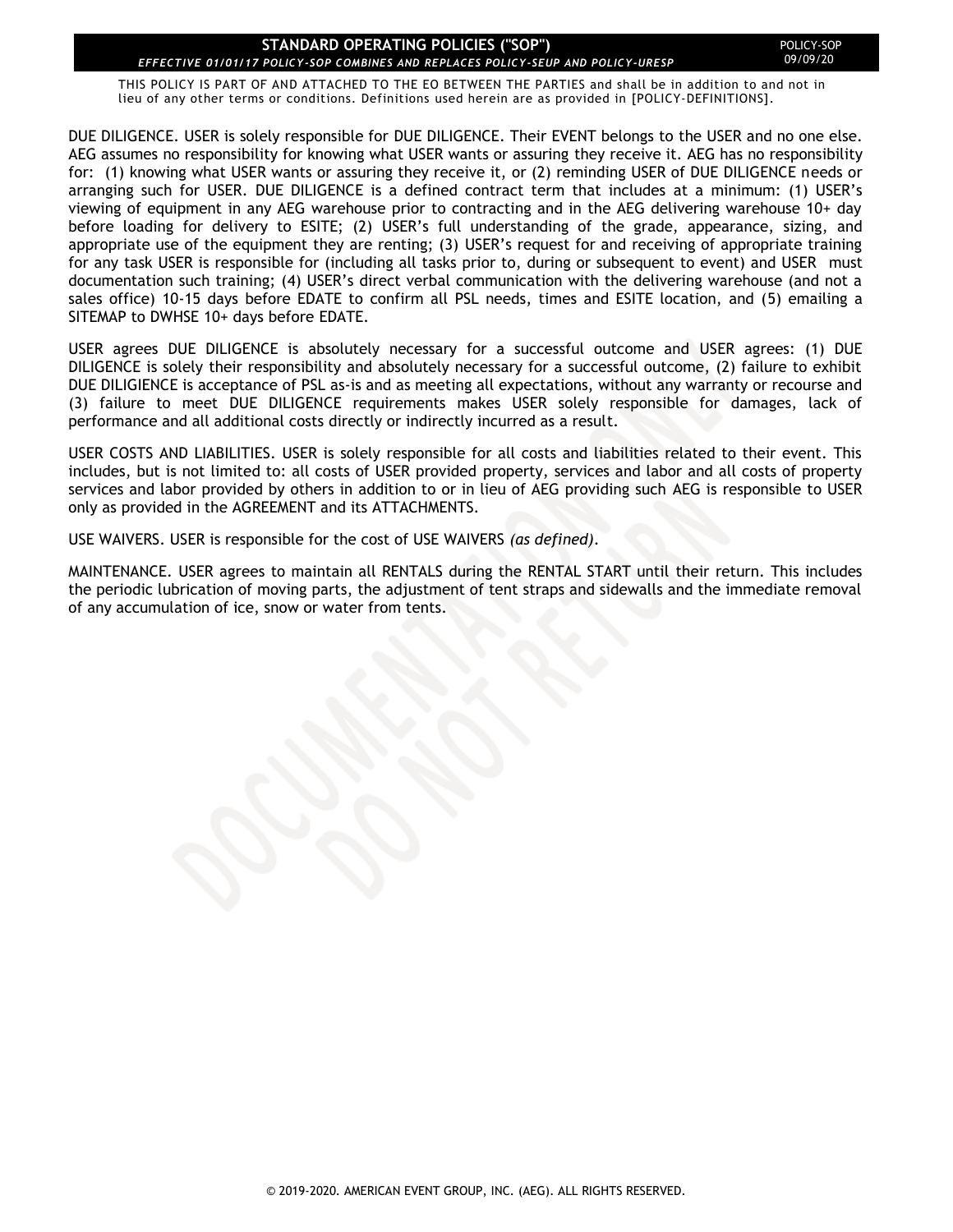THIS POLICY IS PART OF AND ATTACHED TO THE EO BETWEEN THE PARTIES and shall be in addition to and not in lieu of any other terms or conditions. Definitions used herein are as provided in [POLICY-DEFINITIONS].

# <span id="page-23-0"></span>SECTION NINE. WIND & WEATHER.

Unless CDW Waiver purchased, USER is responsible for loss of use and correcting damage, disruptions and inconveniences caused by storms or weather, including windblown rain, overflowing gutters, gutter seams, surface and ground drainage and all other. No claim of improper equipment installation shall be made or considered.



USER shall assure NO USE of outdoor rides, activities, equipment of tents during inclement weather or when lightning nearby.

Rides and activities shall have a Beaufort Wind Scale rating of less than 7. In months without temperatures below freezing, tents have Beaufort Wind Scale rating of 8 in dry soil or 7 in damp soil. Saturated soil it rate 6. In months with freezing temperatures, tents have a Beaufort Wind Scale rating of 7 unless freeze multiple thawing cycles occur in which case the rating is lowered by 1. USER shall order "WIND KITS" for installation when potential for storms or winds exist. If proper WIND KITS installed and used. No tent shall be rated above or used above 10 on the Beaufort Wind Scale. Users must vacate tent in the event of inclement weather.

| <b>Beaufort Force</b> | <b>Wind Speed</b> | Description   |
|-----------------------|-------------------|---------------|
| 5                     | 19-25.5 mph       | Fresh breeze  |
| 6                     | 25.5-31 mph       | Strong breeze |
| 7                     | 32-38 mph         | Near gale     |
| 8                     | 39-46 mph         | Gale          |
| 9                     | 47-54 mph         | Strong gale   |
| 10                    | 55-63 mph         | Storm         |
| 11                    | 64-72 mph         | Violent storm |
| 12                    | 73 mph and over   | Hurricane     |

MAINTENANCE. USER agrees to maintain all RENTALS during the RENTAL START until return. This includes the periodic lubrication of moving parts, the adjustment of tent straps and sidewalls and the immediate removal of any accumulation of ice, snow or water from tents.

BAD WEATHER can impact ANY event. About 1 in 20 outdoor events are seriously impacted. The USER is responsible for all damage or loss unless they have proper insurance and AEG is listed as an additional insured on the policy or USER has purchased the appropriate waiver. USER must always care for and protect the equipment rented until it is returned, no matter how long that takes and regardless of delays. AEG does not reset or provide new equipment if your event is damaged or knocked down by weather unless the additional labor costs are paid or the appropriate waiver is purchased and in place. No claim or dispute can be considered when weather is a factor unless the appropriate waiver is paid. Dry tents are rated to withstand sustained 38 MPH winds and single gusts up to 46 MPH if the soil is not saturated. No tent or equipment can be installed and should not be used if wind gusts exceed 38 MPH or lightning is forecast. No vendor rating above these levels are accurate or safe.

WINTER WEATHER. Tents are temporary structures, not designed for adverse weather conditions, especially those found in winter. Any accumulation of ice, snow or water on a tent top must be immediately removed by the USER as it can quickly exceed the holding capacity of the tent. Under no circumstance shall it be allowed to remain on the top or cause any "bowing" of the top or "pooling" on the top. Unless the appropriate waiver is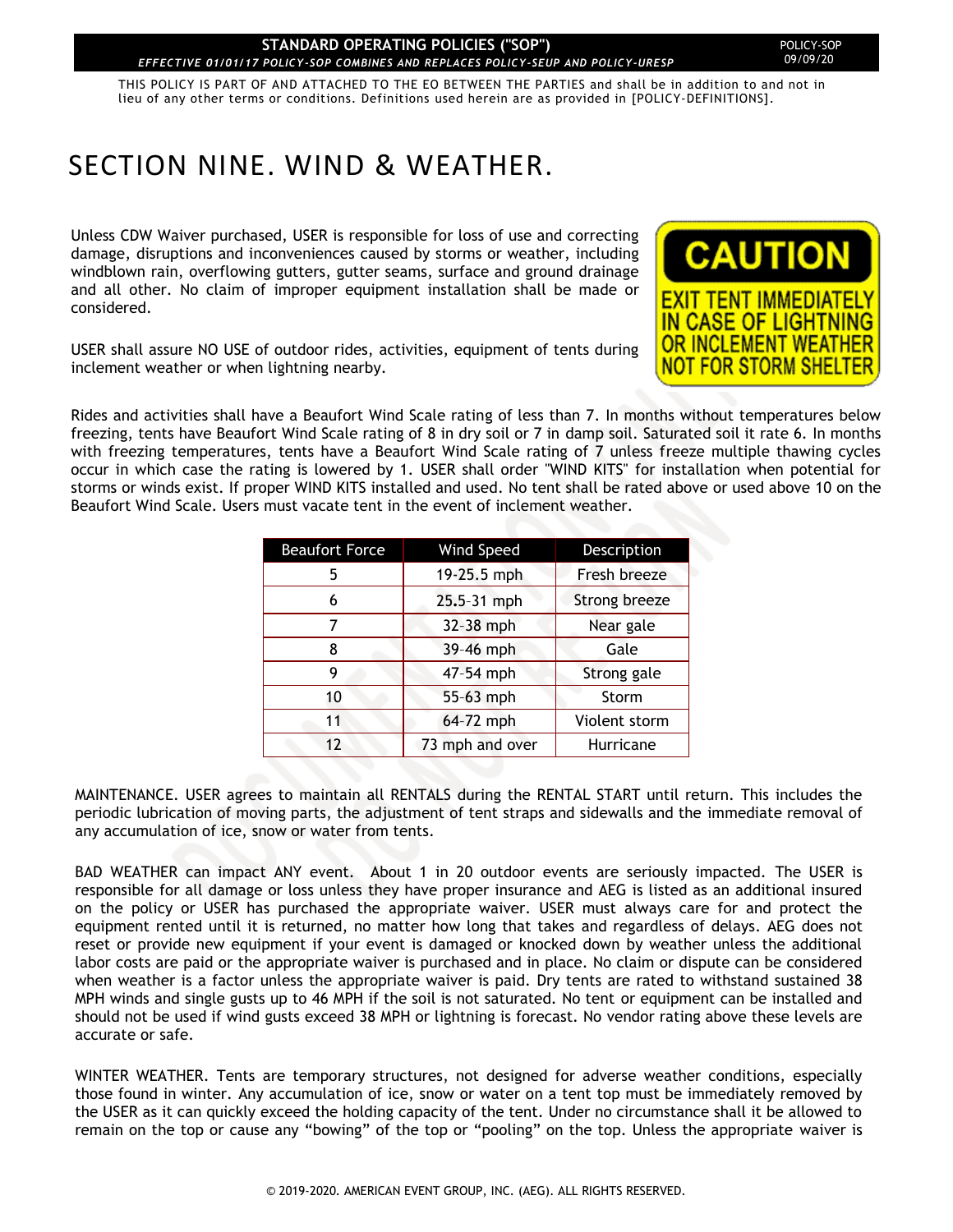THIS POLICY IS PART OF AND ATTACHED TO THE EO BETWEEN THE PARTIES and shall be in addition to and not in lieu of any other terms or conditions. Definitions used herein are as provided in [POLICY-DEFINITIONS].

purchased, all costs of damages directly or indirectly related to weather shall be paid by USER, including any resetting costs.

WAIVERS DO NOT cover winter use of tents and is void if tent is used in winter conditions such as: temperatures below freezing, accumulating ice or snow, blowing snow or winter winds above Beaufort Force 6. Such uses are solely at the USER's risk, liability and cost of injuries, damages, resetting and repairs.

LIGHTNING SAFETY PROTOCOL: Because a number of outdoor workers are struck by lighting and killed, AEG and its AGENTS may perform no outdoor work when thunder is heard, lightning is observable at the event site anywhere in the sky or within 30 miles of the event site as given in local weather forecasts or weather radar viewed on personal cellphones. Workers must seek shelter immediately in a building structure or metal topped vehicle with rolled up windows and remain in shelter until 30 minutes after hearing the last sound of thunder, observing the last flash of lighting or until weather forecasts or weather radar viewed on personal cellphones indicate lightning is 30-miles or more away. Downtime required for lightning to clear the area is chargeable as an add-on to USER unless the CDW waiver is purchased.

Following lightning safety protocol is an OSHA requirement had no USER or USER AGENT can disregard. It shall be a contract default should USER or any USER AGENT suggest otherwise or negatively comment on following the lighting safety protocol.

Because wind can vary significantly between nearby locations, the PARTIES agree that 10-MPH shall be added to the nearest National Weather Service recording station information when determining on site windspeed, unless an onsite recording anemometer is present. Further, windspeed alone shall not be the determining factor in any tent failure. Anchoring location, tent strap angle, and anchor holding power must all be maintained within industry standards. Further, heavy instantaneous rain downpours can overwhelm a tent's ability to shed water causing a condition called WATER BAGGING. If water accumulation/WATER BAGGING occurs, the USER is responsible for the water's immediate removal (see: [http://tents.amerevent.com/wind/waterbagging.shtml\)](http://tents.amerevent.com/wind/waterbagging.shtml). Take action to clear the water and email [defnotice@amerevent.com](mailto:defnotice@amerevent.com) immediately if you are having water bagging issues. Do not wait! WATER BAGGING voids all warranties. The USER shall have the insurances or damage waivers required by the contract terms to cover any loss, costs or damage due to any issue caused directly or indirectly by weather. In such cases, no claim of faulty, defective or deficient installation shall be valid or reviewable.

# <span id="page-24-0"></span>SECTION TEN. AMUSEMENT WORKERS BARGAINING UNIT AGREEMENT REQUIREMENTS.

An agreement exists for the treatment of workers performing any task on ESITEs ("AWBUA"). USER is solely responsible for their meeting the requirements and all related costs of the AWBUA and the following terms and conditions shall apply and be enforced, else USER is in DEFAULT OF EO:

AMUSEMENT WORKERS ("ENTERTAINERs") includes: technicians, stage hands, ride & game operators, entertainers & casino dealers shall be considered CONTRACTORS in service of USER and employees of a Labor Contractor who will be responsible for payment of wages, payroll taxes and required insurances (including Workmen's Compensation) to an for the individual workers. AEG shall only act as USER's agent in the securing of such workers and in transferring any funds collected by AEG from USER for such purpose.

EVENT WORKERS includes: ENTERTAINER(s) and AEG'S management, workers and sub-contractors on EVENT SITE for delivery, loading, setup, takedown, supervision or any other purpose.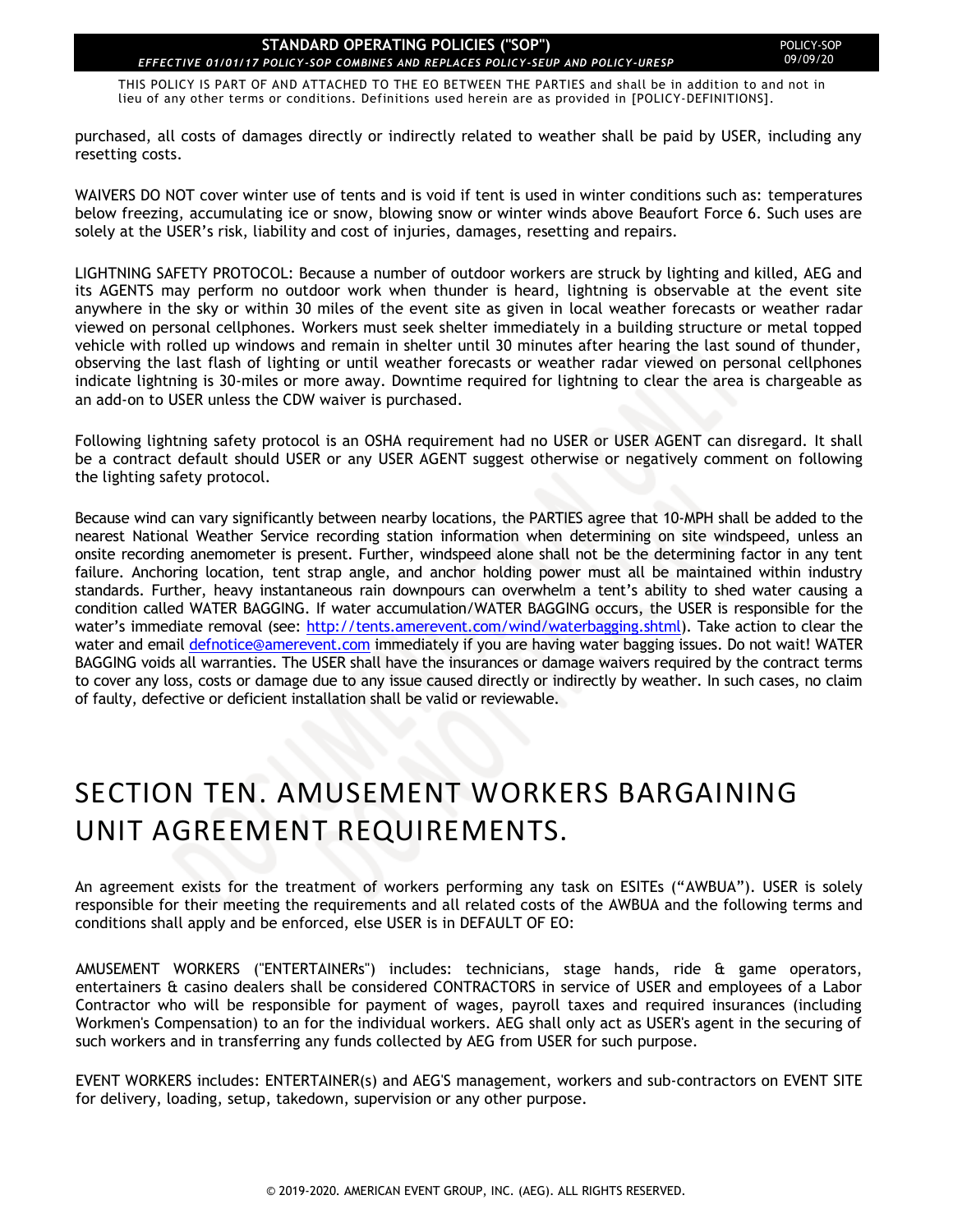THIS POLICY IS PART OF AND ATTACHED TO THE EO BETWEEN THE PARTIES and shall be in addition to and not in lieu of any other terms or conditions. Definitions used herein are as provided in [POLICY-DEFINITIONS].

10.1 DANGEROUS OR HOSTILE WORK ENVIRONMENT ("HWE"). At no time shall a HWE be created by USER, any USER AGENT or any PARTICIPANT through (10.1.1) threat, intimidation, assault or battery, (10.1.2) sexual suggestion or misconduct, (10.1.3) authoritarian, profane, cursing or demeaning language, (10.1.4) person other than USER or one USER'S AGENT onsite during setup, (10.1.5) intoxicating item or intoxicated person onsite during setup, (10.1.6) the making of false or misrepresentative statements at any time, (10.1.7) potentially unsafe conditions, (10.1.8) demand for PSL not in EO or (10.1.9) action contrary to this POLICY-SOP. (10.1.10) Further, USER, USER'S AGENT or any PARTICIPANT shall not direct or comment upon any work, work effort or the AEG's procedures to, in front of about any EVENT WORKER. (10.1.11) No worker shall be asked to perform during inclement weather conditions or refused shelter when such conditions are imminent. (10.1.12) An HWE fee of \$200 shall be charged to USER for each incidence of HWE caused.

10.2. ARRIVAL and DEPARTURE TIMES. ENTERTAINERS shall arrive within 5 minutes before ESTART and leave within 5 minutes after the EEND. Set-up and clean-up times MUST also be within these times, allow required periods prior to expectation of activity start. USER may not request ENTERTAINER(s) arrive early or leave late unless prior payment has been made for their services or USER pays for such additional time and services directly to ENTERTAINER(s) on ESITE. Unpaid requests shall be void, regardless of the statements of any party and AEG shall have no responsibility to any party related to such requests.

10.3. SET-UP / CLEAN-UP. A 10-15 minute set-up and clean-up period shall be allowed dealer ENTERTAINER(s). For example an event scheduled for 7:00 P to 10:00 P will have an actual period of play from approximately 7:15 P to 9:45 P. USER must plan accordingly and contract for additional services as needed.

10.4. PAYMENTS AND REPORTING OF ISSUES. All EO conditions and requirements in this POLICY-SOP apply.

10.5. FREEDOM OF MOVEMENT. The right of a worker to move about or leave the event site SHALL NOT be restricted or hindered except that it may be limited to the actual event space, unhindered egress to and from that space and for locked secure areas.

10.6. BREAKS. All workers shall receive a 15 minute break every 2 hours and an a 30 minute break every 4 hours. Setups will stop during these periods. During the event itself USER shall be responsible for assuring adequate staffing during break periods. Should there not be enough staffing available; use of effected equipment will be discontinued during these periods with no adjustment, compensation or offset and no consideration against the in-service warranty. Break periods shall count towards hours of service provided to USER. USER shall in no way hinder, restrict or negatively comment upon or otherwise impact BREAKS. All labor laws shall be met, including all requirements for breaks.

10.7. MAXIMUM WORKDAY. No worker may labor over 16 hours in any one day. This includes travel, setup, event and take-down times.

10.8. MEALS. If the onsite hours required for any worker exceeds 5 hours in any one day, the USER shall provide a suitable meal for that worker. If the onsite hours required for any worker exceeds 9 hours in any one day, the USER shall provide two suitable meals for that worker. Any such costs paid by AEG shall be reimbursed by USER. It is agreed such costs will be limited to \$6 for breakfast, \$8 for lunch and \$12 for dinner.

10.9. LODGING. If the onsite hours required for any worker exceeds 12 hours in any one day, the USER shall provide suitable lodging for that worker. Any such costs paid by AEG shall be reimbursed by USER.

10.10. FREE PARKING AND ADMISSION. The USER shall provide free admission to and free parking at the event site for all workers or cover all such costs. Any such costs paid by AEG shall be reimbursed by USER.

10.11. WORKER RESTRICTION. USER shall have no right to restrict the natural conditions and life choices of workers, except as specifically provided by law. Workers may only be limited based upon proven abilities or lack thereof or as follows: 10.11.1. LANGUAGE. AEG's policy is that all workers speak American English during onsite periods; however, USER may not restrict worker's use of any language. 10.11.2. RELIGION. USER may not